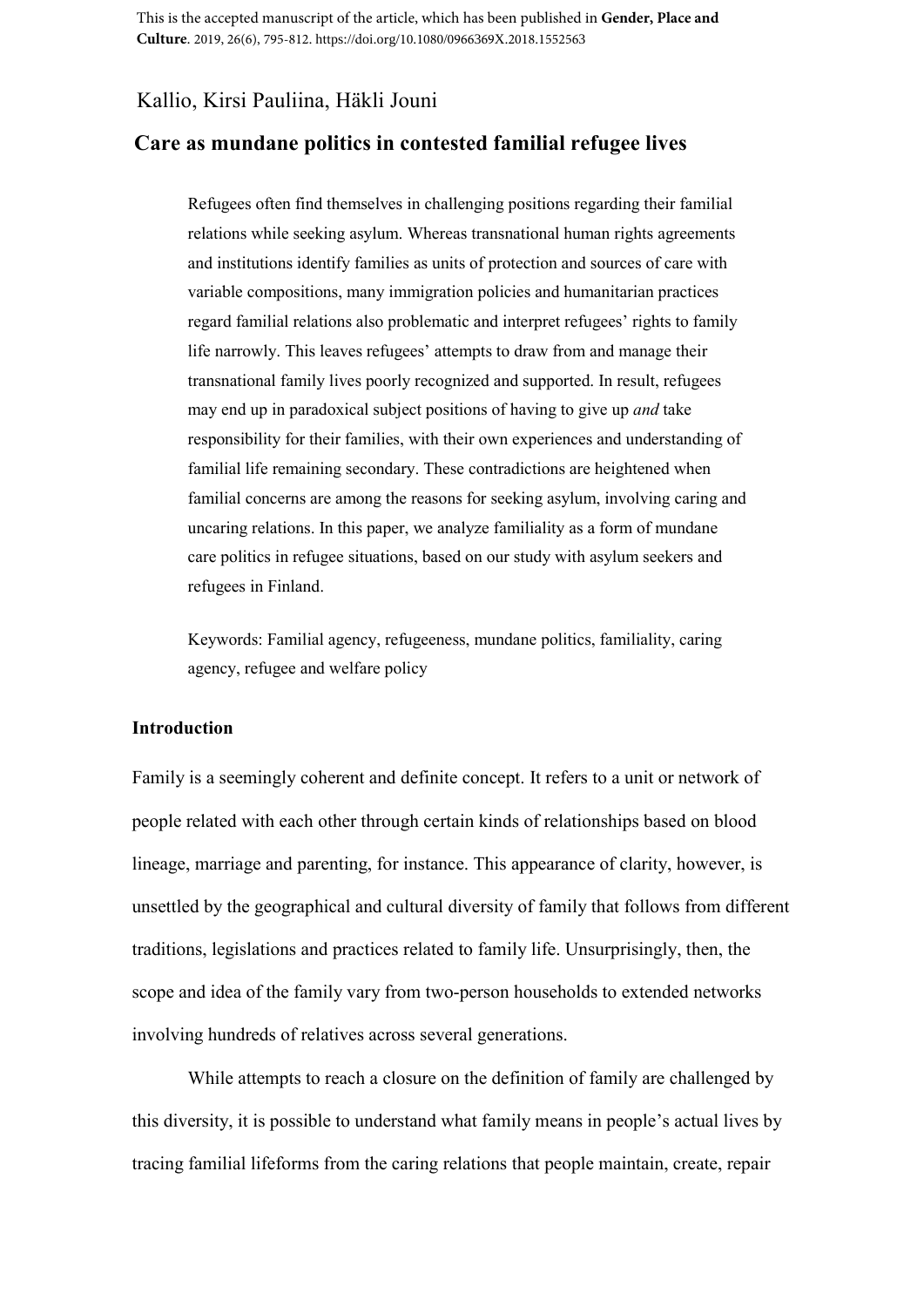Authors' copy. The original article has been published in *Gender, Place and Culture* (doi: 10.1080/0966369X.2018.1552563). For citation, please use the original.

and are ready to defend as part of their everyday living (e.g. Bondi 2008; Bartos 2012; Evans 2013; Marshall 2013; Baines 2015). This focus on *familiality*, rather than the family, is at the center of this paper that considers troubled familial caring relations in the context of refugeeness (on familiality, see Shalhoub-Kevorkian 2010; Häkli and Kallio 2014, 2018a; Kallio 2014, 2016a, 2017; Hacker 2017).

Diverse and multifaceted familialities become problematic when families need to be recognized and handled as definite units. In particular, many policies and institutional practices require specific definitions as the basis of making and justifying decisions. One such field is refugee policy that deals with people both as individual persons and as family members. Currently, family reunification has grown into a heated topic in many countries that have tightened immigration controls in favor of highly skilled migration. In some European countries, the year 2015 was a trigger for such policies as the number of asylum seekers increased notably (Synthesis Report 2016). The increasingly selective migration control has led to narrowing definitions of the family in refugee policies.

In this paper, we focus on the situation in Finland as one among the European countries that have recently constrained the family reunification of refugees. While presenting a policy development comparable with many other countries – such as Britain, Denmark, Sweden and Germany – the Finnish case also involves some particularities that merit attention. For example, the narrow family conception adopted in the Finnish refugee policy, drawing from the nuclear family ideal, lies in stark contrast with family conceptions informing welfare policy development, where the need to recognize and support caring relations between plural and diversified family constellations is increasingly emphasized. This discrepancy raises critical questions about the political motivations driving refugee policy. If the definition of family is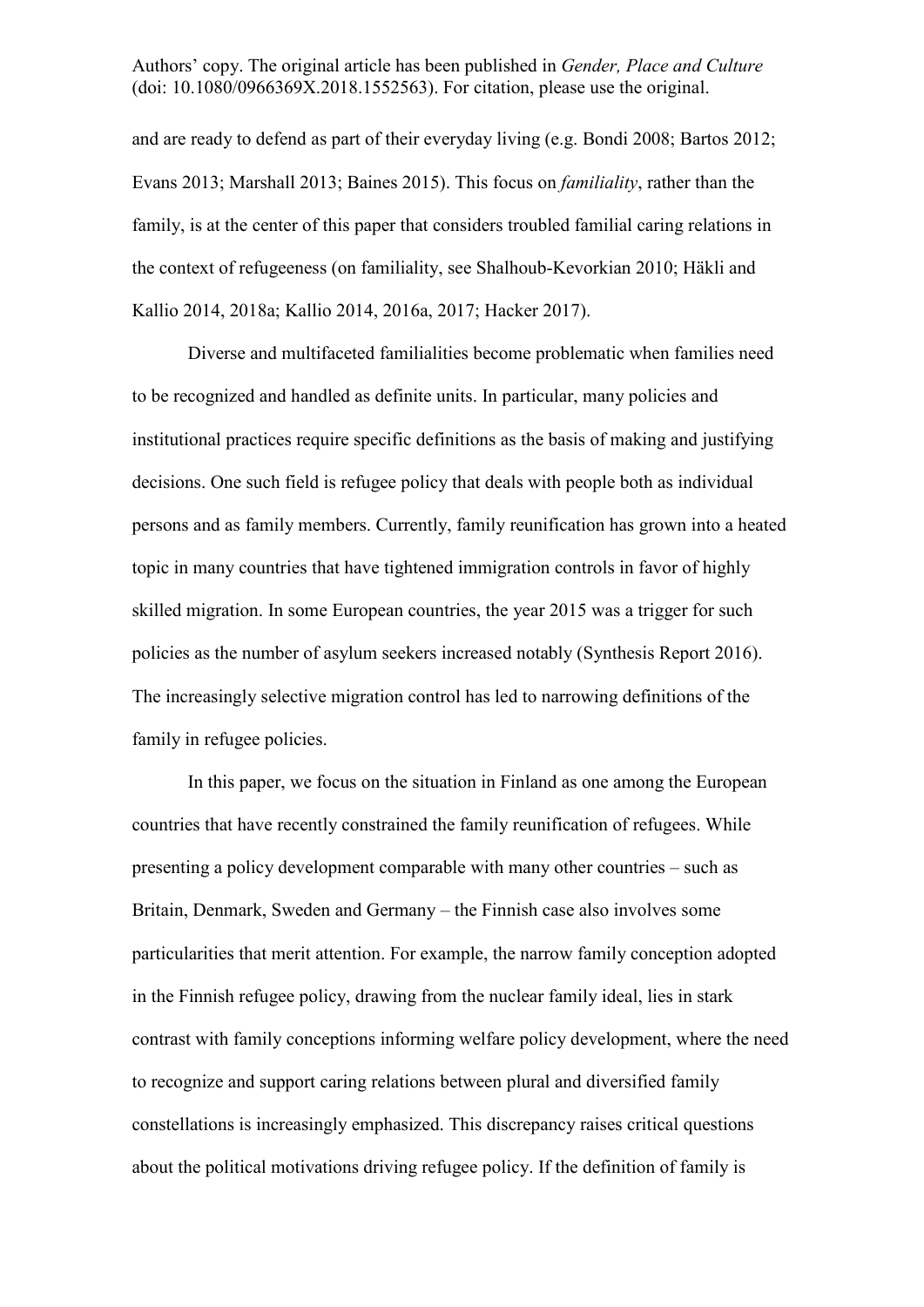deliberately broad in some policy contexts, what justifies a strikingly narrow family conception in other institutional practices? Why is the family narrowly defined in Finnish refugee policy, when it is precisely in vulnerable life situations that support from the plurality of familial relations is considered crucially important?

To shed light on these questions, we first introduce the idea of care as mundane politics with familial care as one of its significant dimensions. Then we take a closer look at how family plays out in the Finnish refugee and welfare policies, with particular focus on how different conceptions of the family intersect in the context of refugeeness. This is followed by a brief introduction of our study with refugees in Finland. To show how ambiguities in familiality materialize in refugee lives, the next two sections discuss the experiences of two participants, outlining mundane politics of familial care in their highly challenging life situations. We end the paper by suggesting how the policies we criticize could be developed to better meet refugees as familial subjects in their diverse life situations.

### **Care as mundane politics**

Care has grown into a key concept in feminist research where it has been politicized from many perspectives. Perhaps the broadest discussions have focused on care work where people's different roles and unequal positions in transnational care networks and chains, and global care markets (e.g. Mahon and Robinson 2011; Yeates 2012; Mitchell 2017; Vaittinen 2017), as well as institutional practices of caring and the power dynamics embedded in these relationships (e.g. Pols 2006; Bondi 2008), have raised important questions on the politics, ethics and economies of care. Formal and informal care work taking place at home has extended these discussions further in the private realm (e.g. Yantzi and Rosenberg 2008; Vullnetari and King 2016).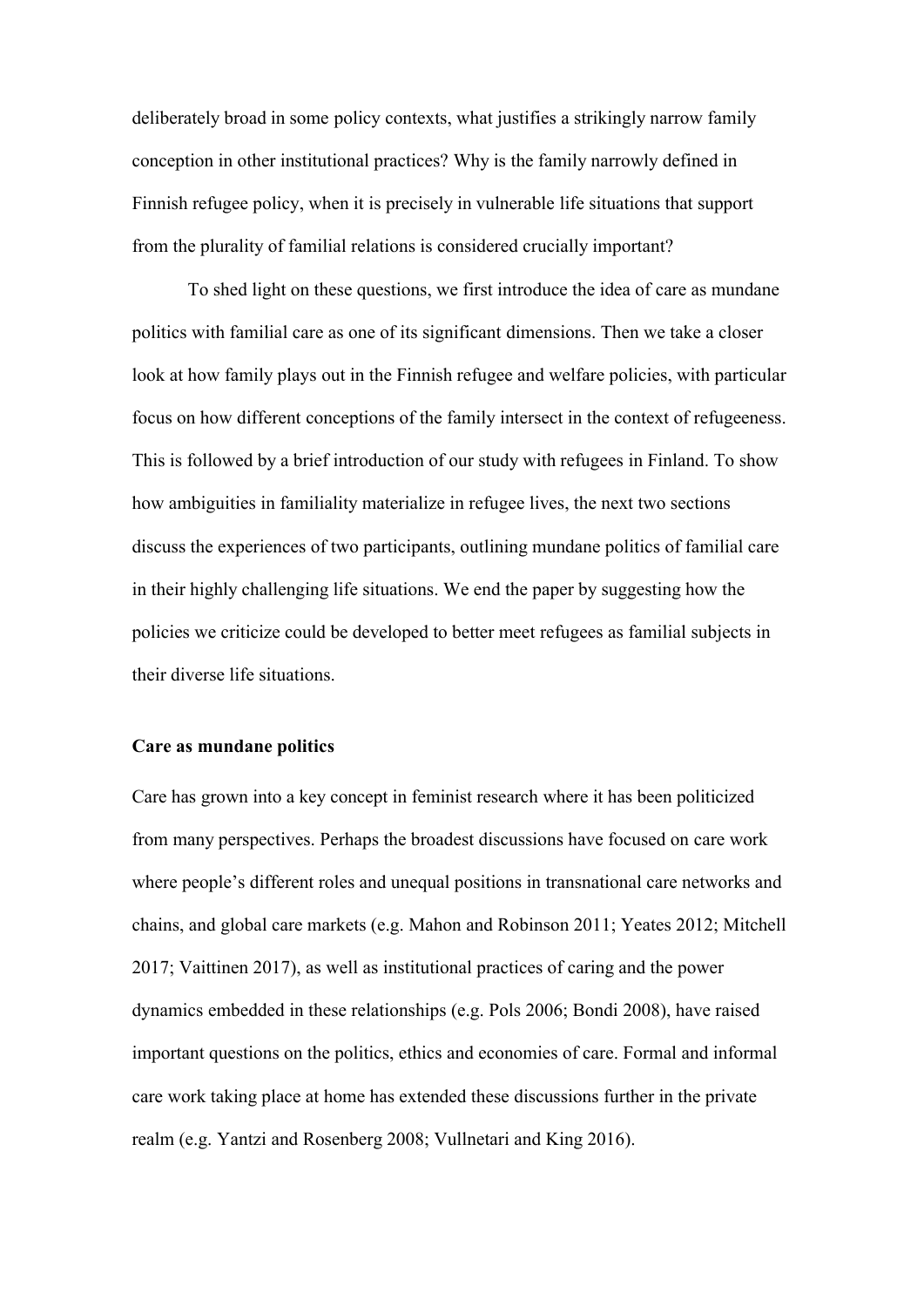Fewer contributions have been made on the mundane politics of care where it appears as part of the relationships and practices in people's daily routines and communal lives. Examples of this research include Marshall's (2013) study with Palestinian children where he analyses beauty as performed through everyday acts of care, emphasizing children's active agency and the intergenerational continuities of care. Becerra, Merino, Webb and Larrañaga (2017) have analyzed Chilean Mapuche women's familial caring practices, through which they maintain ethnic identities and generate identification with new living environments. Bartos' (2012) exploration of intergenerational environmental relationships of care in New Zealand shows how children participate in the maintenance, continuation and reparation of their worlds, and Hall and Smith's (2015) study on the politics of care in the city brings together physical and social repair as the everyday activity that makes urban life possible.

This paper discusses mundane care relations in the contexts of refugeeness and asylum seeking. By 'refugeeness' we refer to the subjectivity and agency of all people who consider themselves as refugees, and 'asylum seekers' here means specifically people who are going through the institutional processes of seeking asylum (Häkli, Pascucci and Kallio 2017). Instead of humanitarian care (see Ticktin 2011; Williams 2015; Sparke and Mitchell forthcoming), we direct our attention to caring and uncaring familial relations experienced and practiced by asylum seekers, viewing these as a form of mundane politics of care in contested familial refugee lives. The idea of caring relations as a form of mundane politics parallels what we are theorizing as the 'political ordinary' in our broader research on political subjectivity and agency (Häkli and Kallio 2018a). With this term, we refer to an understanding of mundane politics as *matters of particular importance* in people's everyday experience. Simply put, political ordinary is animated whenever people become attentive to social power relations embedded in the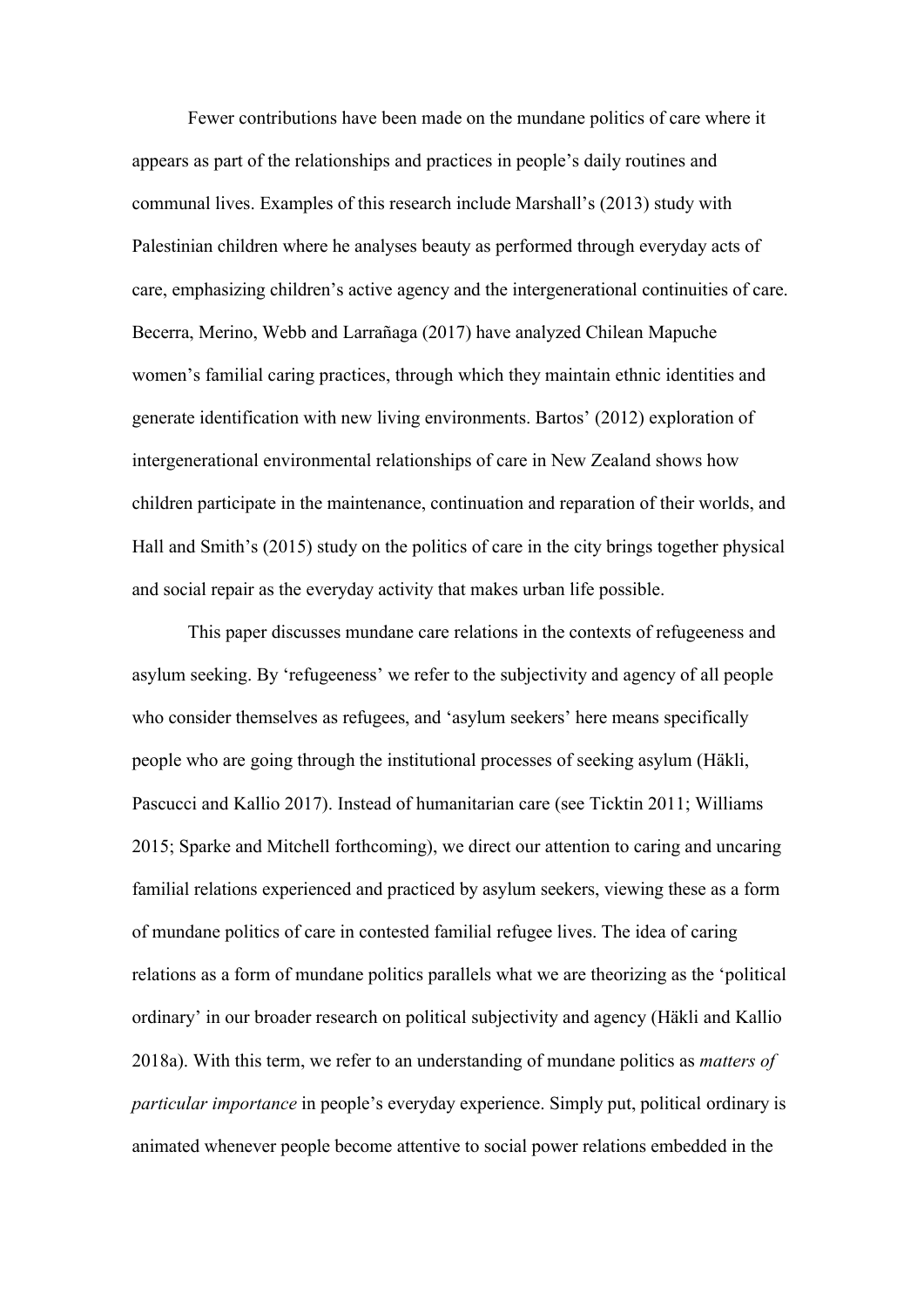proposed identities that they end up accepting, averting or transforming. In line with feminist theorization of the political, for us mundane politics is not a pre-given realm but an emergent part of life, always intersubjective and contextually embedded (e.g. Nelson 1999; Gökariksel 2012; Ruez 2016). In this regard, the political ordinary constitutes through people's experiences of events and situations they encounter, relating to issues in which they have something at stake, whether explicitly shared or intimate and personal (Häkli and Kallio 2014, 2018a).

People's familial relations and roles form an important arena for mundane politics in a number of ways, as we have discussed in our previous work (Häkli and Kallio 2018b; Kallio 2014, 2016a, 2016b, 2017). Familial life is saturated with caring relations and practices, where the stakes are high in their presence as much as absence. Even the most mundane caring relations are embedded in wider webs of power that condition people's agencies and place them in different and, sometimes harmfully unequal, positions in their families (e.g. Ahmed-Ghosh 2003; Robinson 2011; Raghuram 2016; Baines 2015). In refugee situations, significant conditioning forces include cultural traditions and norms that pertain to family life, and the states' migration regimes that regulate issues such as family reunification (Al-Sharmani 2010; Lippert and Pyykkönen 2012; Tapaninen et al. 2017).

Hence, family life is intensely political, especially in new societal contexts where familial roles and identities may end up being evaluated against foreign norms and expectations. Indeed, it is common for asylum seekers to encounter subject positions as certain kinds of members (or not) of a narrowly conceived Western nuclear family, which may not fit with their own familial understandings and experiences. These subject positions (raced, classed, gendered, and aged familial identities) entail "moves that are imbricated with discourses of power but also recognize and question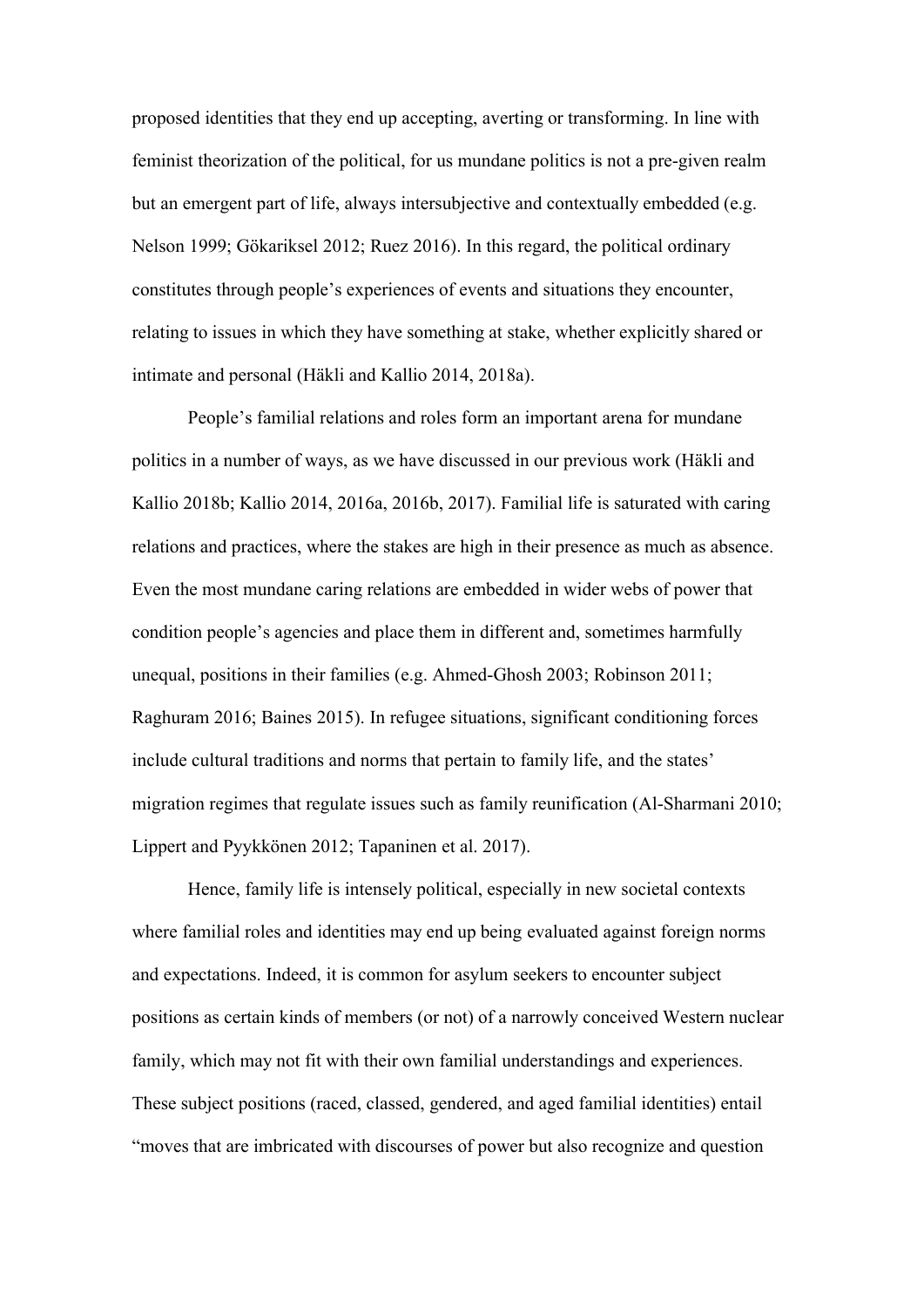them" (Zanotti, 2013, 298). The caring and uncaring familial relations of refugees thus often become contested in their host countries.

With these key aspects of mundane familial politics in mind, we now turn to the controversial intersection of the Finnish refugee and welfare policies. This policy landscape is the prime source of ambiguous and paradoxical subject positions offered to asylum seekers in Finland when they, following the classic formulation of Fisher and Tronto (1990, 40), seek to maintain, continue and repair their familial lives.

#### **'Family' in the Finnish refugee and welfare policy**

The United Nations advocates the recognition of the right to family life as a form of human rights (e.g. UNHRC 1990). In line with this, the UN High Commissioner for Refugees (UNHCR) views 'family' as the personal realm of life, formed by the people who share their lives and take care of each other, regardless of their whereabouts and legal or biological relations.

Refugee families are often reconstructed out of the remnants of various households, who depend on each other for mutual support and survival. These families may not fit neatly into preconceived notions of a nuclear family (husband, wife and minor children). [...] The principle of dependency requires that economic and emotional relationships between refugee family members be given equal weight and importance in the criteria for reunification as relationships based on blood lineage or legally sanctioned unions. (UNHCR 2001)

Two important ideas are embedded in this broad care-oriented conception of familiality. First, refugeeness is considered a particularly vulnerable condition and hence it is emphasized that all close relations supportive of refugees ought to be taken into consideration as their potential family. Second, familiality is acknowledged as a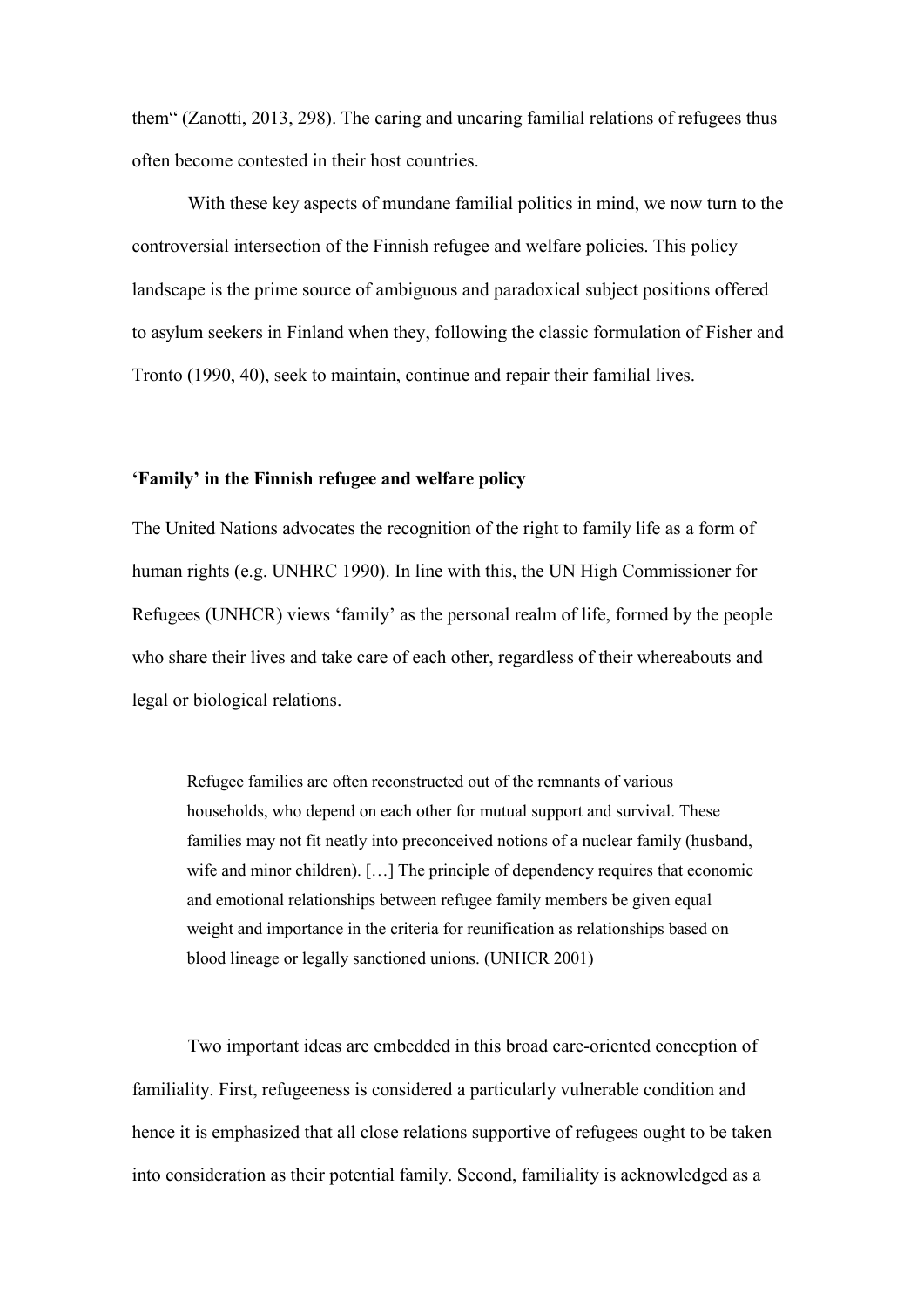culturally variable form of life that allows considerable diversity. Brought together, these two principles suggest that those forced to seek refuge have the right to identify *who* constitute their family, and *which familial relations* are particularly significant in their precarious life situations.

However, interpretations of familiality beginning from people's experiences are rarely present in the legislation or policies that regulate asylum procedures. For example, in Finland the Aliens Act defines the family in a way that has allowed the Migration Service (Migri) to take a strict juridical stance in regarding refugees' family membership, restricted to: "spouse, registered partner, cohabiting partner, guardian of a child under 18 years of age, child" (Migri 2017a). Following the increased migration of asylum seekers in 2015, the government further tightened its policies. In 2016, introduced was a new income requirement, whereby refugees applying for family reunification need to show evidence of meeting a "secure income minimum" that covers the costs of the family's stay by Finnish standards (Migri 2017b). The income quota thus turned the question of 'who belong to your family' to an issue of 'how many family members can you afford', more or less reversing the idea of family life as a human right as outlined by the UNHCR.

Recently, the Finnish Non-discrimination Ombudsman has paid attention to Migri's policy, stating that the income minimum request is undue, as its implementation effectively "prevents family reunification and may lead to discrimination based on economic status." (Non-discrimination Ombudsman 2018, 11). Overall, it sees that Migri draws too narrow a line in its interpretations of family unity. Quoting the European Court of Human Rights, the Ombudsman emphasizes that "family life is an essential right of refugees" and, due to their vulnerability, "refugees' needs to family reunification require less justification than those of other migrants" (ibid., 5).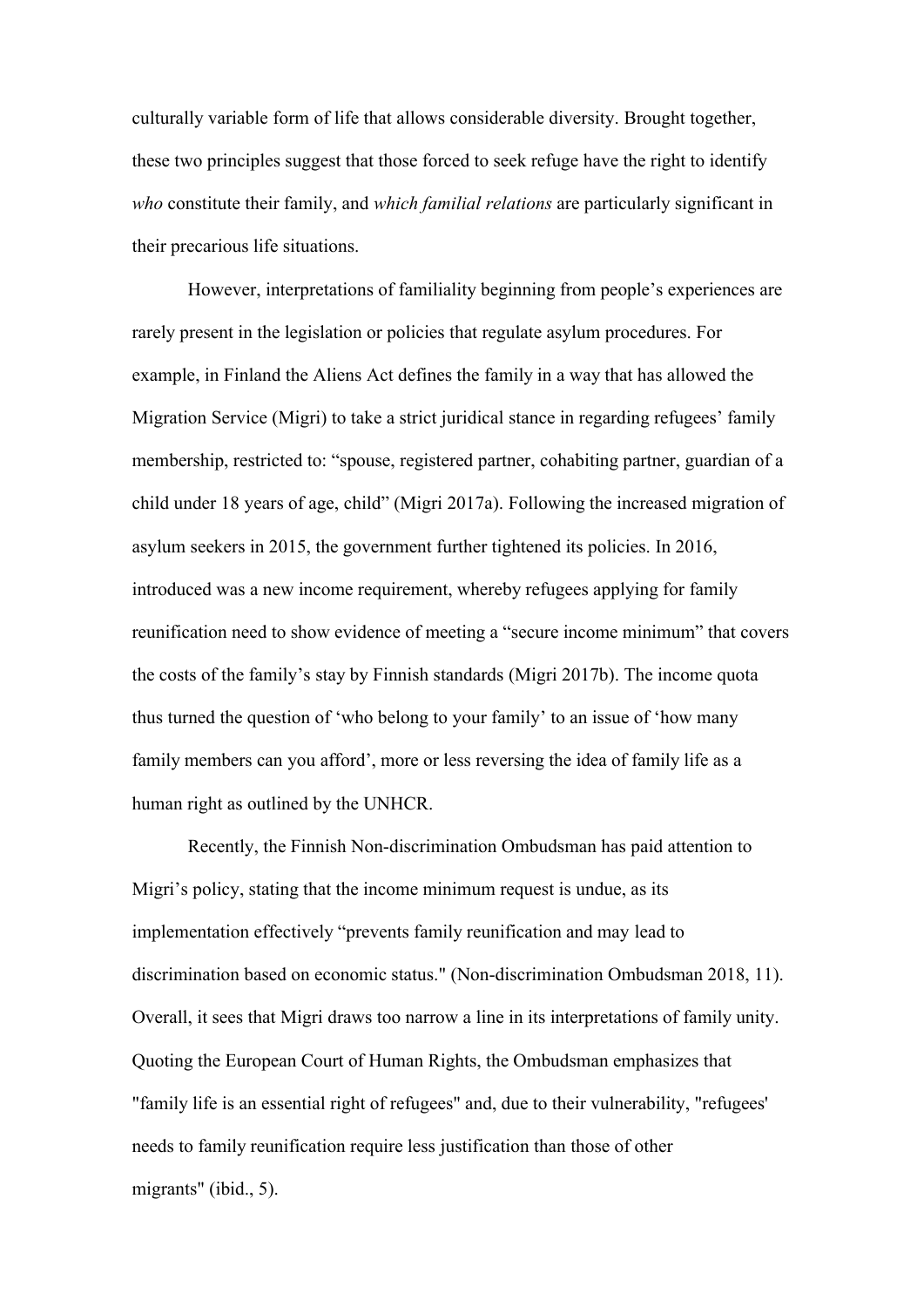In instructing asylum seekers in matters related to family reunification, the Finnish Migration Service underlines that the narrow concept of family "is laid down by law" (Migri 2017b). Yet, this is a misleading argument, as Finland has no unified legislation on the family (rights and responsibilities related to familial life defined mostly in: Marriage Act and Decree, Act on Child Custody and Right of Access, Paternity Act and the related decree, Adoption Act, Child Welfare Act). The Constitution provides protection for the sanctity of the home, but family is not taken up explicitly "due to the complexity of the concept of the family and its definition", as stated in the Government's bill on the reform of constitutional decrees on basic rights (HE 309/1993, 53).

This variability is evident also in the Finnish immigration policy. Moving to Finland from within the EU allows for considerably broader families than from elsewhere, including extended family beyond blood lineage, which may involve descendants or dependents under 21 years of age, persons of similar status as spouse, relatives in a direct ascending line dependent on the person or his/her spouse, other relatives dependent on or living in the same household with the EU citizen in the country of departure, or if serious health grounds absolutely require the EU citizen in question to give the relative personal care (Migri 2017b). The narrow concept of family targeting refugees is, thus, part of a selective migration policy.

In contrast to the restrictive refugee policy, an ongoing major governmental development program, *Reform in Child and Family Services (LAPE)*, emphasizes "the presence of all family members, including parents, siblings, grandparents and other close people … in procedures that support and rehabilitate the whole family" (LAPE 2016a, 15). The program's goal is to build an integrated service system that "will respond to the needs of children and families better than today [and] help to support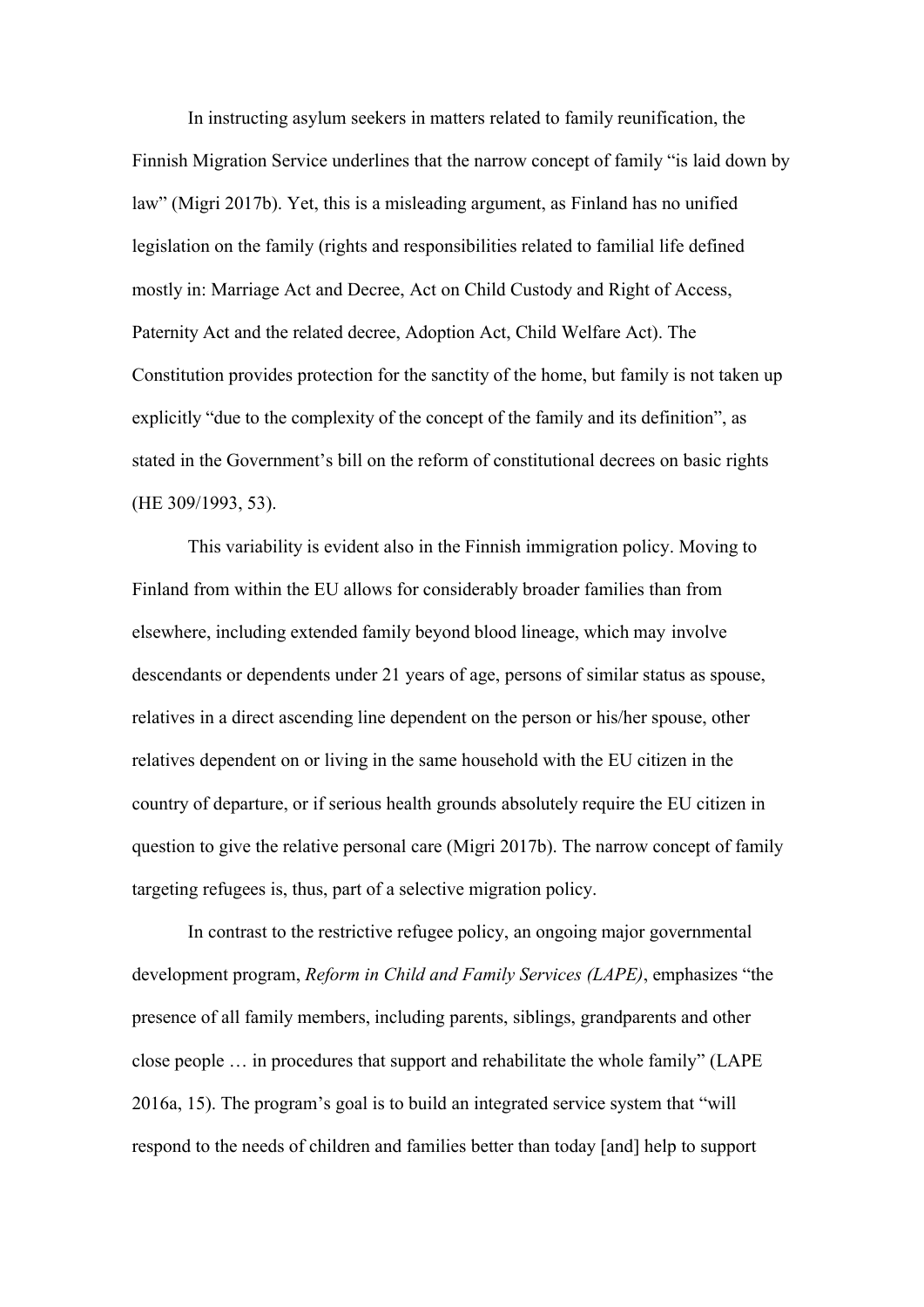children's, young people's and families' own resources and reduce inequalities" (LAPE 2017).

The LAPE strategy is designed with a broad family concept in mind. It suggests catering social, health, educational and recreational services for people who share their lives as families, and whose concerns and resources are thus intertwined. Joint custody between separated parents and shared parenthood with new partners are currently standard situations, as around 20 per cent of children live in two or more households and about a tenth of families have a blended structure. Legal-parental caring relations are recognized along with biological ones (e.g. families with same sex parents), and different cultural conceptions and practices of familiality are identified as part of the diversified Finnish family (LAPE 2016b, all statistics from Statistics Finland). Thus, the current welfare policy line clearly shows that a narrow conception of family is not an overarching facet in Finnish policy-making.

However, the fact that family remains an ambiguous and contested notion in the Finnish legislation allows the government to design policies based on differing conceptions of family, depending on whether these serve the goals of wellbeing or migration control. For refugees, the message conveyed is ambivalent and contradictory. In the asylum system geared towards migration control, legally recognized familial life is restricted to the spouse-guardian-minor nexus regardless of what people's actual familial relations are like. Yet, as migrants living in Finland, refugees are encouraged by the welfare regime to lean on and strengthen their broad familial networks that may involve various relatives and other close people. This includes family members currently living together *and* in separation, based in Finland, in the country of origin, and in other countries.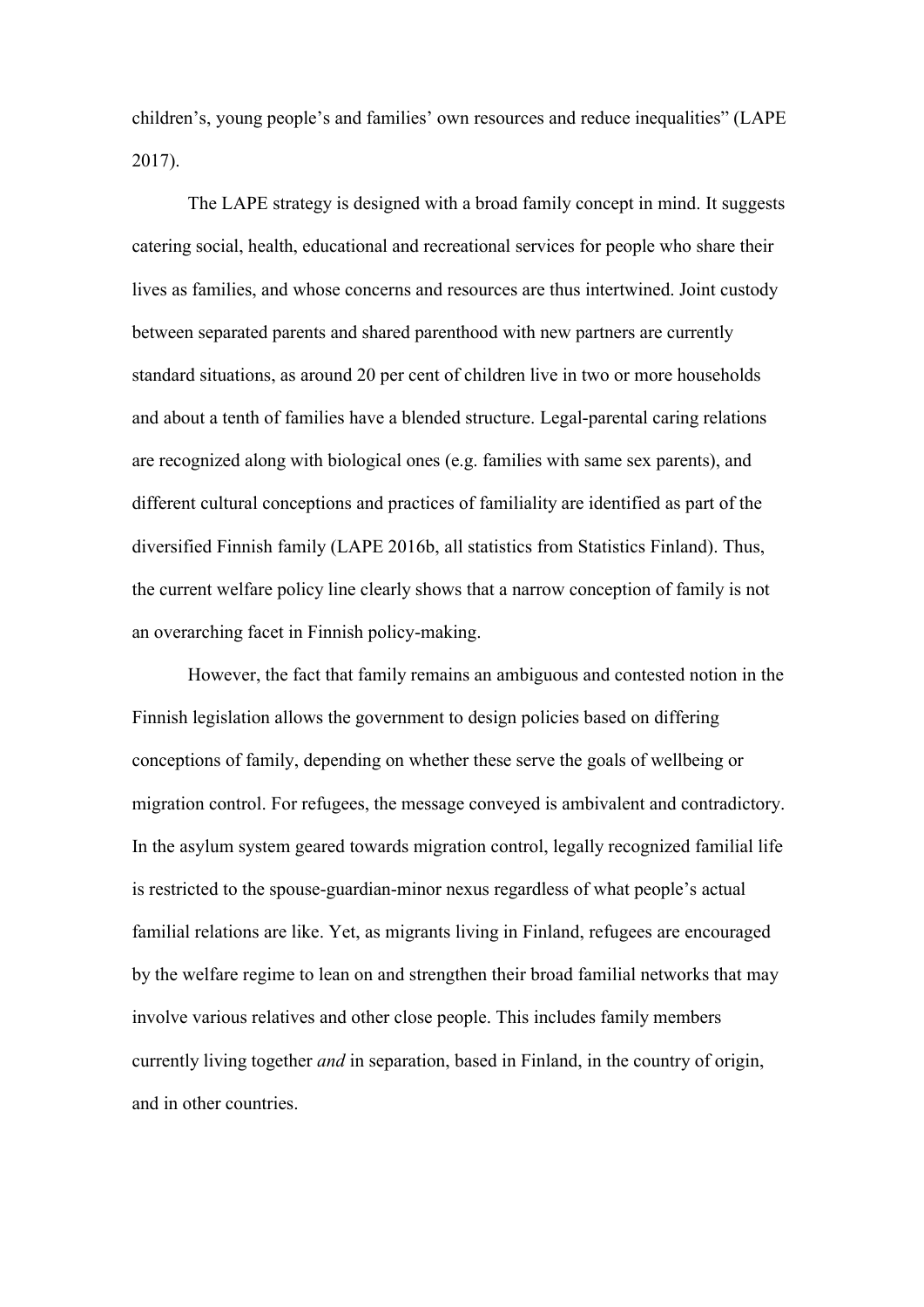The situation entails paradoxical subject positions where refugees are expected to be at once *individual asylum seekers* primarily caring for their nuclear families, and *familial residents* committed to taking care of and drawing from their families at large. This not only 'troubles' their caring agencies, but also remains blind to many significant ways in which refugees negotiate their mundane politics through caring and uncaring familial relations.

### **Understanding familial relations through refugeeness**

Imagine a person abandoning some of his closest family members, leaving them into a situation that he has just escaped, and creating a comfortable life for himself with the support of welfare services available to him individually. Or consider parents caring, raising and educating their children in accordance with the high standards of the host country, while waiting for an asylum decision that may mean the deportation of the family to a war-ridden country where they have no life history, only the fear of abuse by relatives. Or think about a young person returning to live with his parents who had helped him to leave the city of diminishing possibilities to nonviolent life, with only failure, despair and humiliation to bring home. These are the kinds of dilemmas many participants in our research were struggling with.

During the winter of 2016–2017, we carried out research with asylum seekers and refugees from Iraq and Somalia (seven young men), and asylum seeking families from Afghanistan and Iran (five families) living in reception centers in South-Western Finland. Among other things, we conducted semi-structured interviews that allowed each participant to voice their 'matters of importance' related to their background, journey, current situation and future aspirations. Familial relations were not specifically inquired, but often the issue surfaced spontaneously and at times took the center stage in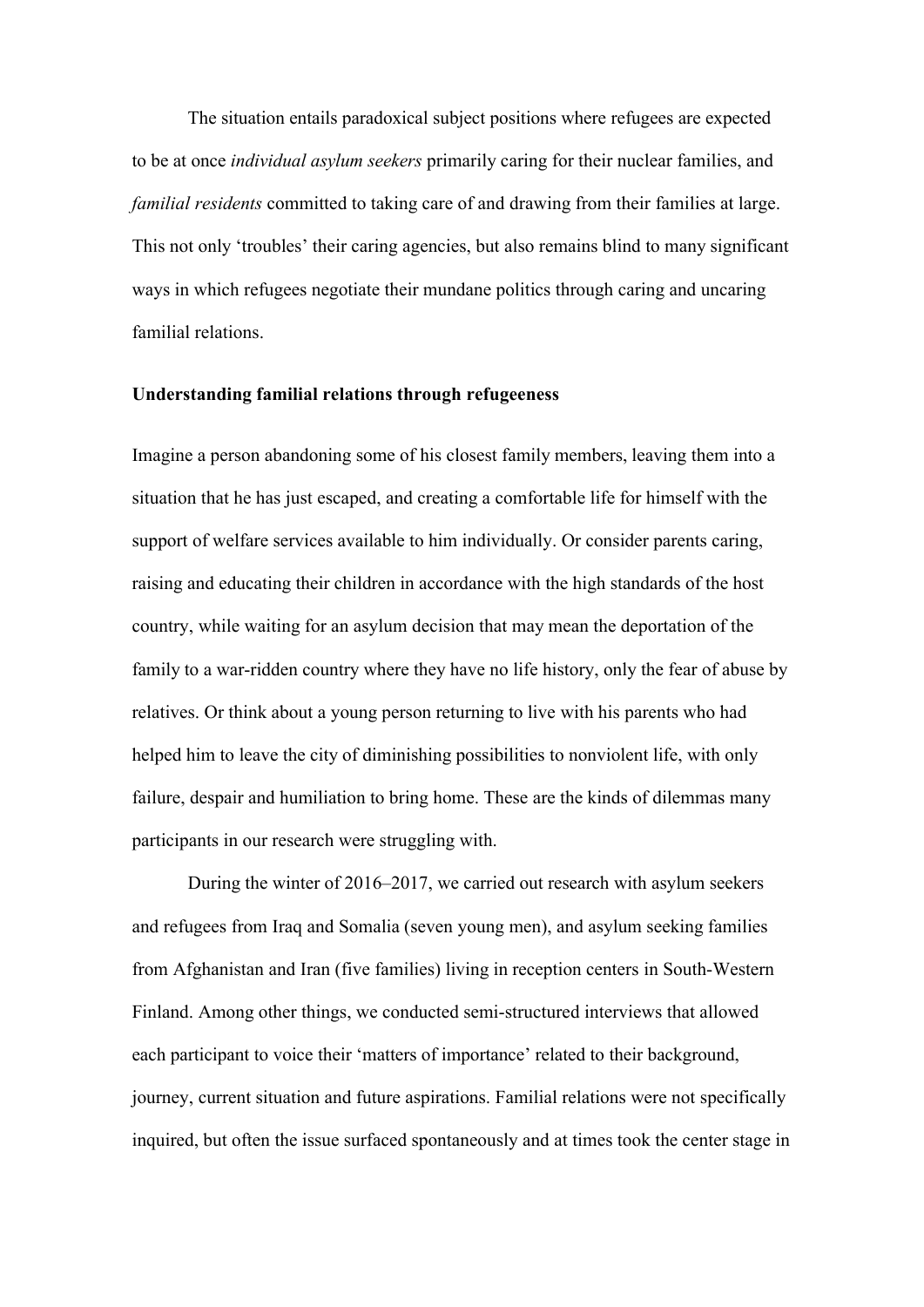our discussions (based on strict confidentiality). Every informant was encouraged to draw their own personal and emotional boundaries when participating in the research, as many topics were ethically sensitive. In dealing with them, we made sure that our participants had the opportunity to get in touch with us after the completion of fieldwork (references removed).

The study revealed a broad range of familial relations. In actively giving and receiving care, and sometimes avoiding and halting familial subordination, many of the participants had found themselves in the crossfire between different family conceptions, traditions, practices and legislations. In the scope of this paper, we have chosen to introduce aspects of distinct familialities as expressed by two participants. The first piece of analysis is based on our discussions with Amiin, a young Somali refugee doing voluntary work with asylum seekers (interview in English). The second one comes from an interview with Zainab and her family, a young Iranian Afghan woman who entered the country with her husband to seek asylum in 2015 (interview in Farsi/Dari, with the help of an interpreter). These examples of familial politics of care, experienced and practiced by two refugees in their precarious life situations, are not intended as representative but rather indicative of the diversity of familial relations that always involve specific meanings, problems and sources of empowerment.

#### **Invisible familiality**

Amiin came to Finland in 2009 as an unaccompanied minor at the age of 14. His flee from Somalia was organized by his mother whose concerns over the boy's wellbeing and future had grown serious. Amiin was the oldest of the 11 children. The father's family treated him badly, largely because his mother was from a subordinate clan.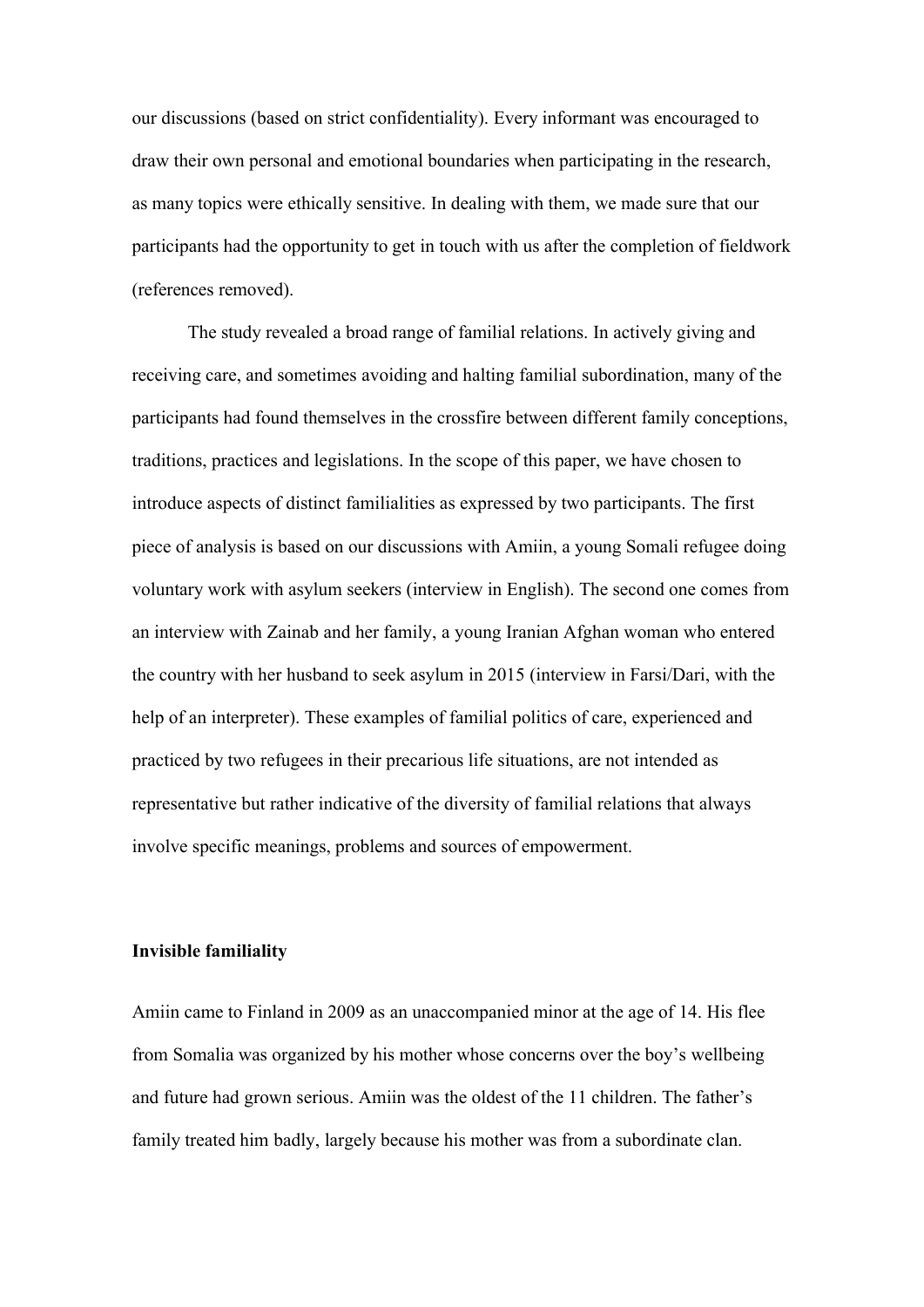Ultimately, the mother found no other solution but to pay the smugglers to get him to "a safe place", which ended up being Finland. As the mother continued to suffer from the familial situation with the rest of the children, and the father had left them for good, Amiin knew that she hoped to "maybe someday, reunite in a way". This, however, was never realized as his mother died soon after he left. Following the Somali tradition, Amiin thus became the eldest of his family at the age of 15, separated from his siblings yet feeling the connection strongly. This familial positioning appeared obvious to him, as he had assumed responsibility over them already in Somalia, in an oppressive familial situation:

*Amiin:* Actually, I was always responsible even when I was back home, for my siblings, because when my mum go to work, I take care of the siblings. I had to be the adult, even when there were adults in the house. [… The father's family] abused me, in so many ways that they could. It's really difficult to live in that kind of environment, when you're younger. They put so much pressure, and they make you become the adult when there is the adult, and the kids are not doing anything but they're letting you do everything. So from a young age I became responsible.

This description of familial life implies that Amiin had developed strong familial relations with his siblings in Somalia. Following Evans (2013), he was "living with" them from a position of seniority, rather than among them as a child. After their mother's death, he sought contact with his younger siblings and succeeded in locating two of them whereas others had vanished, probably to live with the father's family. He did not seek to reunite with his sisters, but started to provide support over the distance by keeping contact and sending money. This familial caring agency made a big difference in their lives, as the closest of the sisters had recently conveyed to Amiin:

*Amiin:* [My sister] said you've done something that none of our siblings have ever done. And I said what's that? [She said] When mum died, you managed to contact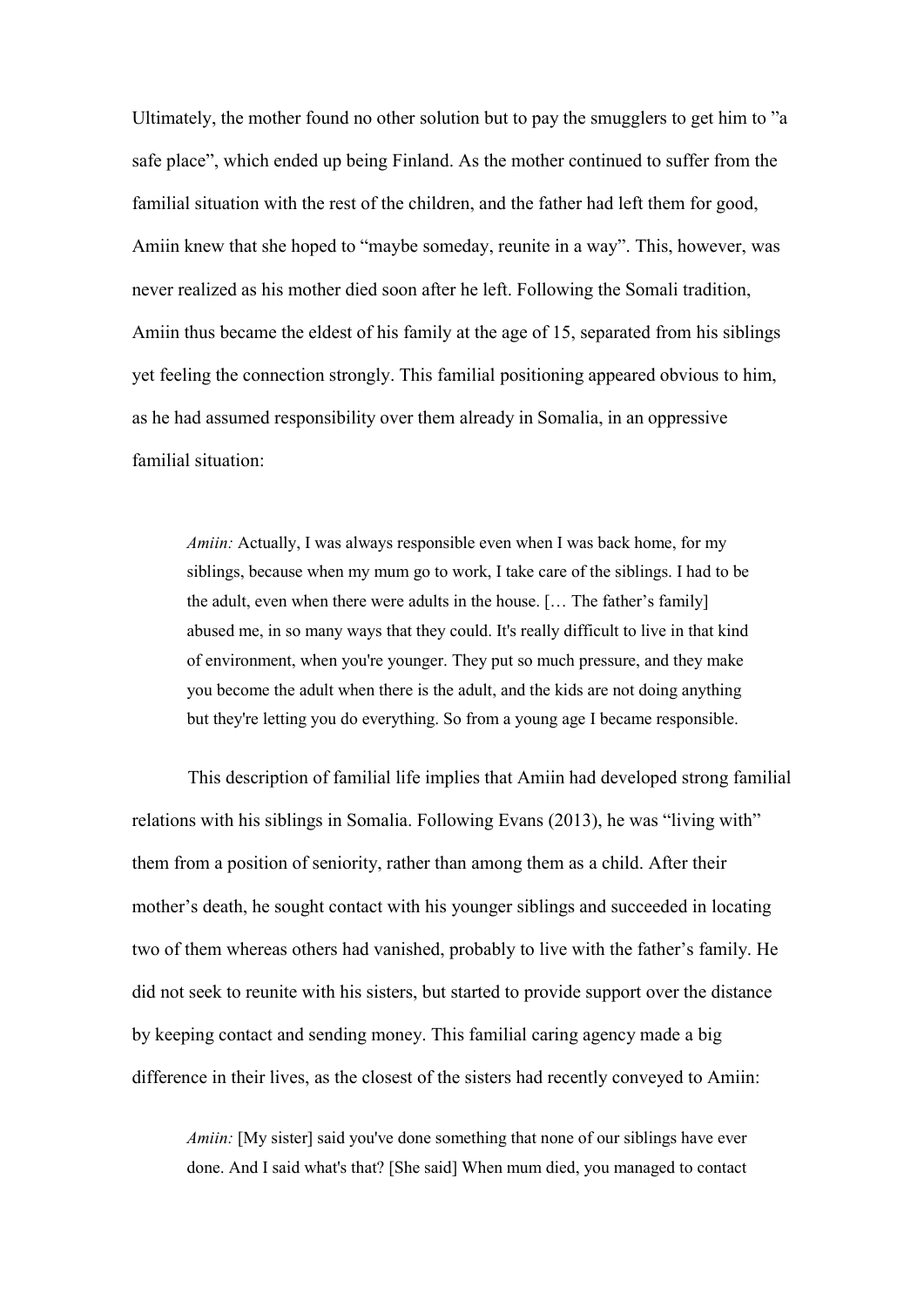us. You managed to help us, you managed to give us a life that we never thought we would have.

Amiin's description has many elements in common with family relations among Somali diaspora, where distinctions between blood lineage and kinship by marriage, maternal and paternal relatives, and different clans often strongly hierarchize familial relations (e.g. Lewis 1994; Lindley 2009; Al-Sharmani 2010). Responsibilities, especially in the case of death or other misfortunes, follow conventions that have little to do with Western family ideals. Hence, it was obvious to Amiin that his responsibility for the other siblings continued and strengthened after their mother's death, regardless of his whereabouts, age, or life situation.

Amiin's persistence notwithstanding, he was practicing his familial caring agency in a challenging situation. Right after arriving in Finland, he was diagnosed with serious depression and taken into treatment in the adolescent psychiatric unit of a local hospital. For seven years, he has received medical aid, therapy and social support to overcome the abuse of his paternal family and to adjust to the new society, first as an unaccompanied minor and later as a young refugee. He has been able to attend school for only about two years in total, due to his prolonged mental condition, and he still regularly sees a personal therapist. Thus, in Amiin's case, the Finnish refugee and welfare systems worked together, offering him the position of a vulnerable child, to which he had no access in Somalia. However, this support was provided to an *individual* refugee subject with no identifiable family, overlooking his *familial* agency as described above.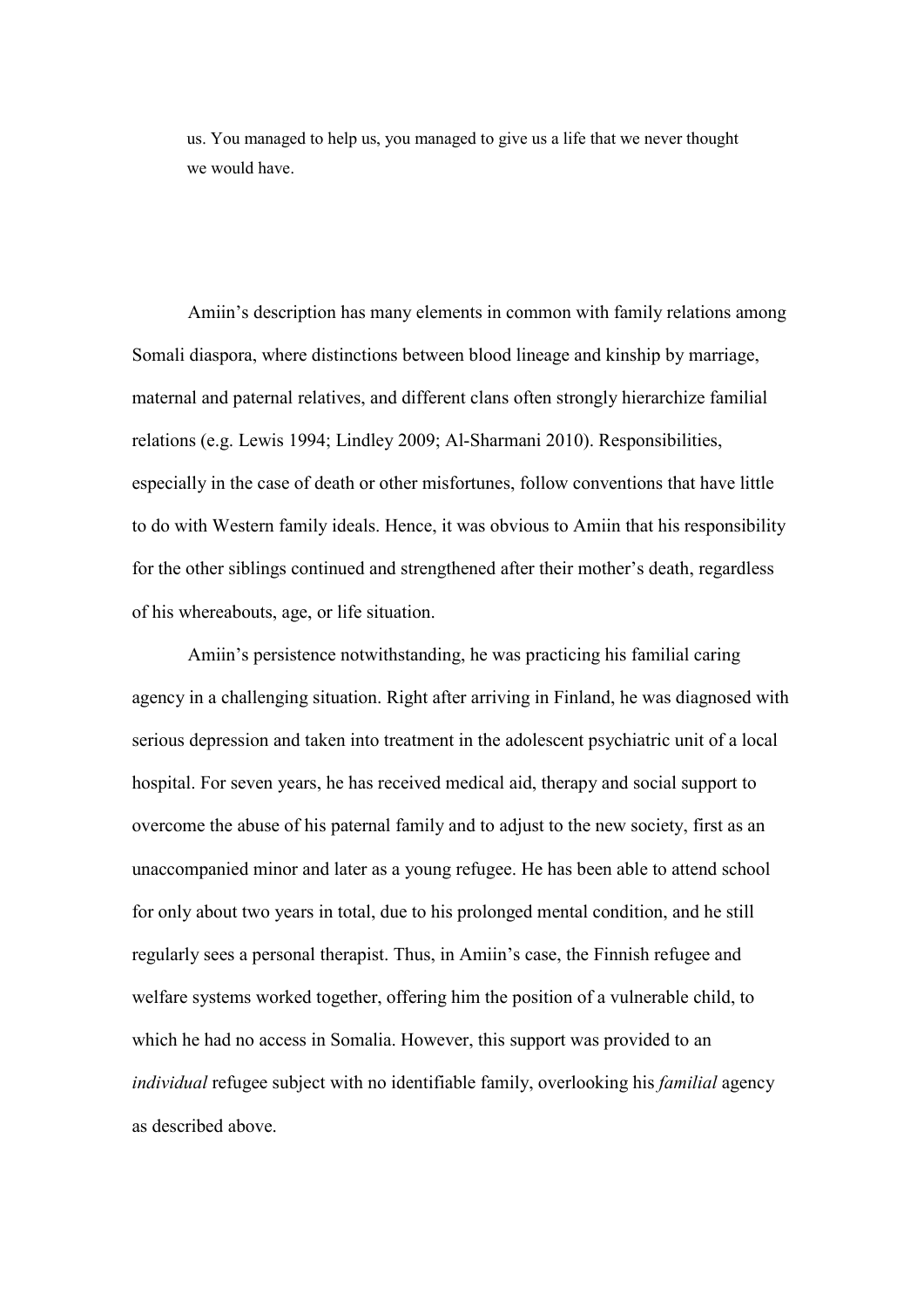In the Finnish welfare system, it is ensured that when children lose their parents they can live together if possible and, at the least, keep up regular visits and communication. For example, the handbooks by the National Institute for Health and Welfare (THL) on child protection and child welfare clinics emphasize the importance of continuing sibling relations in times of familial crises. Yet siblings' caring relations are mostly considered as emotional bonds without mutual responsibility, and therefore the kinds of familial relations Amiin told us about are not acknowledged as pertaining to minors. On the contrary, such responsibilities are typically deemed too burdensome for children. Unlike in Somalia, familial caring responsibilities are considered falling solely to adults, primarily to parents or other legal guardians and secondarily to welfare institutions (Child Welfare Act 2§).

Amiin's familiality thus remained invisible because a 15-year-old head of the family, in diaspora, does not fit well with the figure of a vulnerable unaccompanied minor. Juxtaposed here are two family conceptions: one emphasizing the individual subject and the nuclear family as units of provision and protection, the other based on responsible caring relations among the extended family, sibling relations included. The analysis of Amiin's case reveals how a refugee policy based on the former conception not only overlooks significant forms of familiality and caring among refugees, but also proposes them contradictory subject positions difficult to reconcile as vulnerable yet responsible persons. This approach can be identified from many humanitarian contexts, not least because the UNHCR (2011) stresses self-reliance in the maintenance of livelihoods and vulnerability as criteria of international support (Häkli, Pascucci and Kallio 2017). According to our findings, the policies and practices that overlook experienced familial relations do not lead refugees to give up their familial commitments to secure their own wellbeing. Like Amiin, many people seek to maintain,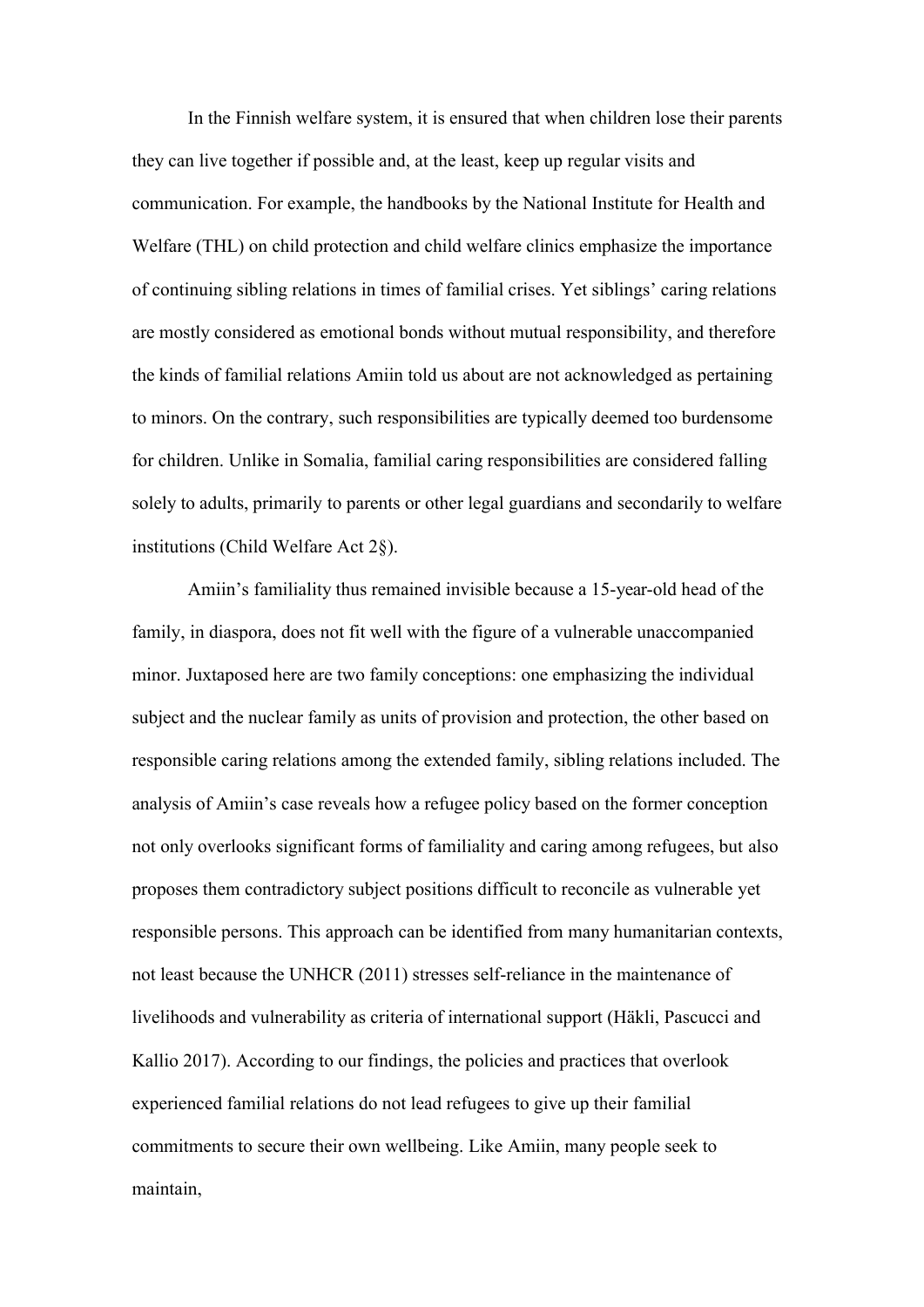continue and repair their significant familial relations with the resources they have – perhaps at the expense of their own wellbeing – thus negotiating and contesting the norms of familiality that prevail in their host societies.

### **Torn between nuclear and extended family**

Our second example of contested familial relations comes from Zainab's description of her previous and present life situations (the interview was carried out in third person due to simultaneous interpretation from Farsi to English; excerpts below are transferred to first person for readability). She is a young Afghan woman who came to Finland in 2015 as an asylum seeker with her husband. They were both born to Afghan families in Iran with no legal status in the country. Having lived nearly all of their lives there, they have never held birth certificates or other official documentation. In describing her childhood, Zainab characterized her familial relations as neglectful and abusive:

*Zainab:* When I was just five or six years old my father died. After that my uncle was supporting us. He had a wife but he wanted to marry my mother too. She didn't want that, so she married the uncle's father [also the father of Zainab's late husband]. The uncle argued with his father because, in their beliefs, they shouldn't allow their sister-in-law to marry another. So they were kind of enemy. The uncle separated us from our mother, kept us in his house and made us work – sell something like flowers or little books of Koran and these things on the street. And every day he hurt us. After a while, the uncle made my older sister to marry an old man, kind of sold her. Then we decided to go to live with our mother. The uncle was more angry, came to the house where we lived with our mother and threatened her, "I will kill you", with knife in front of her. After that we left to Afghanistan to be in peace. Last year we understood that the uncle had found out our place and was going to come there and kill us because, he had said, "You should be dead or live with me." Then we decided to leave elsewhere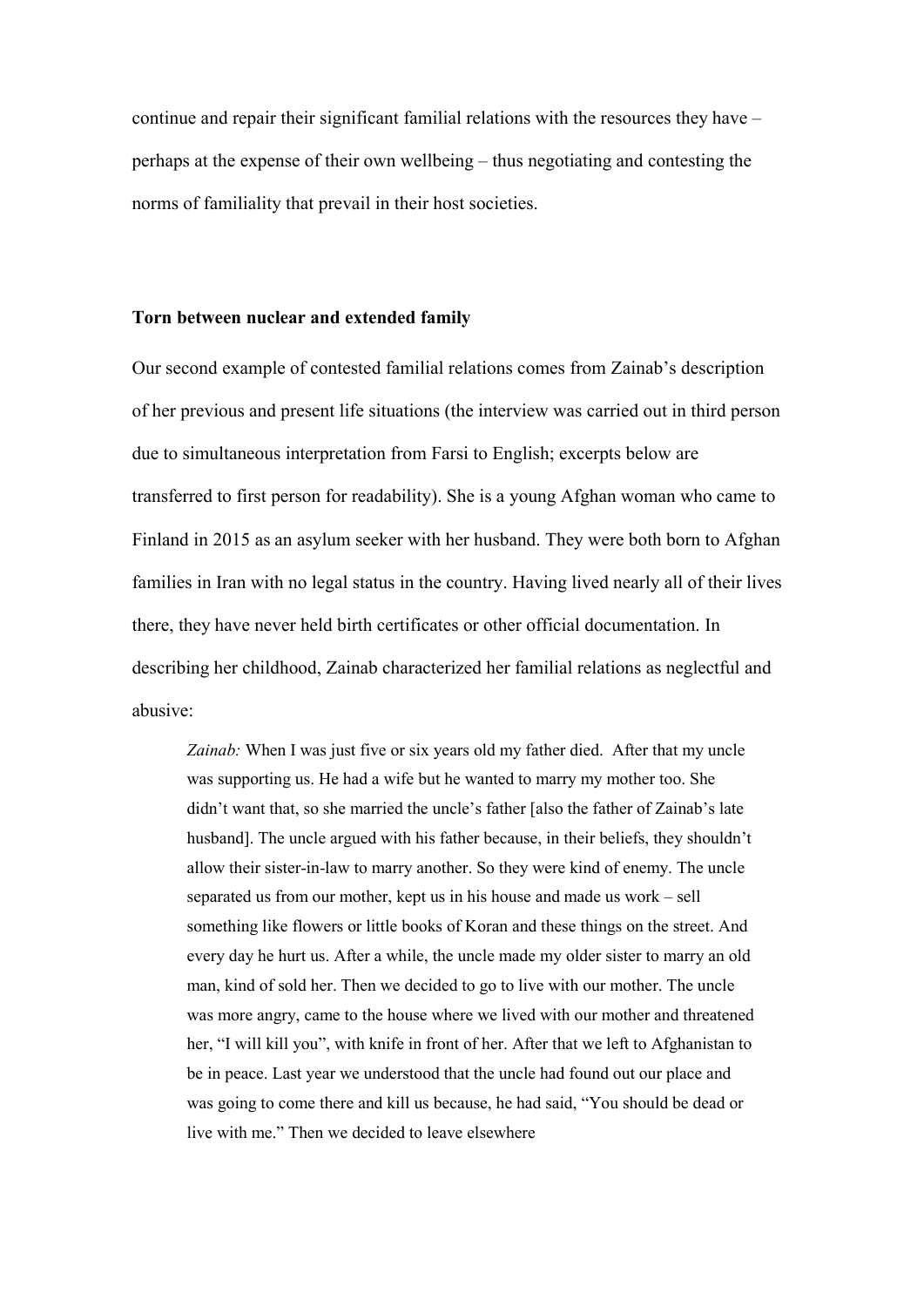Zainab's portrayal of her childhood underlines how the familial relations of asylum seekers may differ completely from the family ideal employed in the Finnish refugee policy. As a child and a young person, she never belonged to a supportive nuclear family. After her father died, the home became an abusive, violent, non-caring environment, and the remaining caring relations could not measure against the uncle's powerful position in the extended family. As a seeker of international asylum, she was seeking a way out of this life.

In all, it is fair to say that familial caring relations had mostly failed throughout Zainab's life. As she put it, it was only in the successful escape from under the uncle's rule that her "childhood dream came true". However, the move made her vulnerable in a new way. In Afghanistan, a young uneducated woman without documentation will find it nearly impossible to gain social esteem and economic independence without familial support. As Kabeer and Khan (2014, 5) describe Afghan familiality: "[B]oth men and women develop their sense of selfhood and social identity through the enactment – and internalization – of familial discourses that construct dominant norms of masculinity and femininity in terms that stress their mutual, though highly asymmetrical, interdependence. These give rise to an understanding of claims and obligations that are generated through, and embedded within, the social relationships of kinship, family, and community" (see also Moghadam 1992; Ahmed-Ghosh 2003). For Zainab too this means few possibilities for establishing independent life outside her extended family.

From this perspective, what Zainab needs most is a chance to establish a family life in a society where kinship networks can be substituted by forms of institutional support. Like Amiin, Zainab was not seeking family reunification with her mother or siblings even if she clearly worried about them and suffered from having lost connection with them. During the time of asylum seeking, she had become a mother of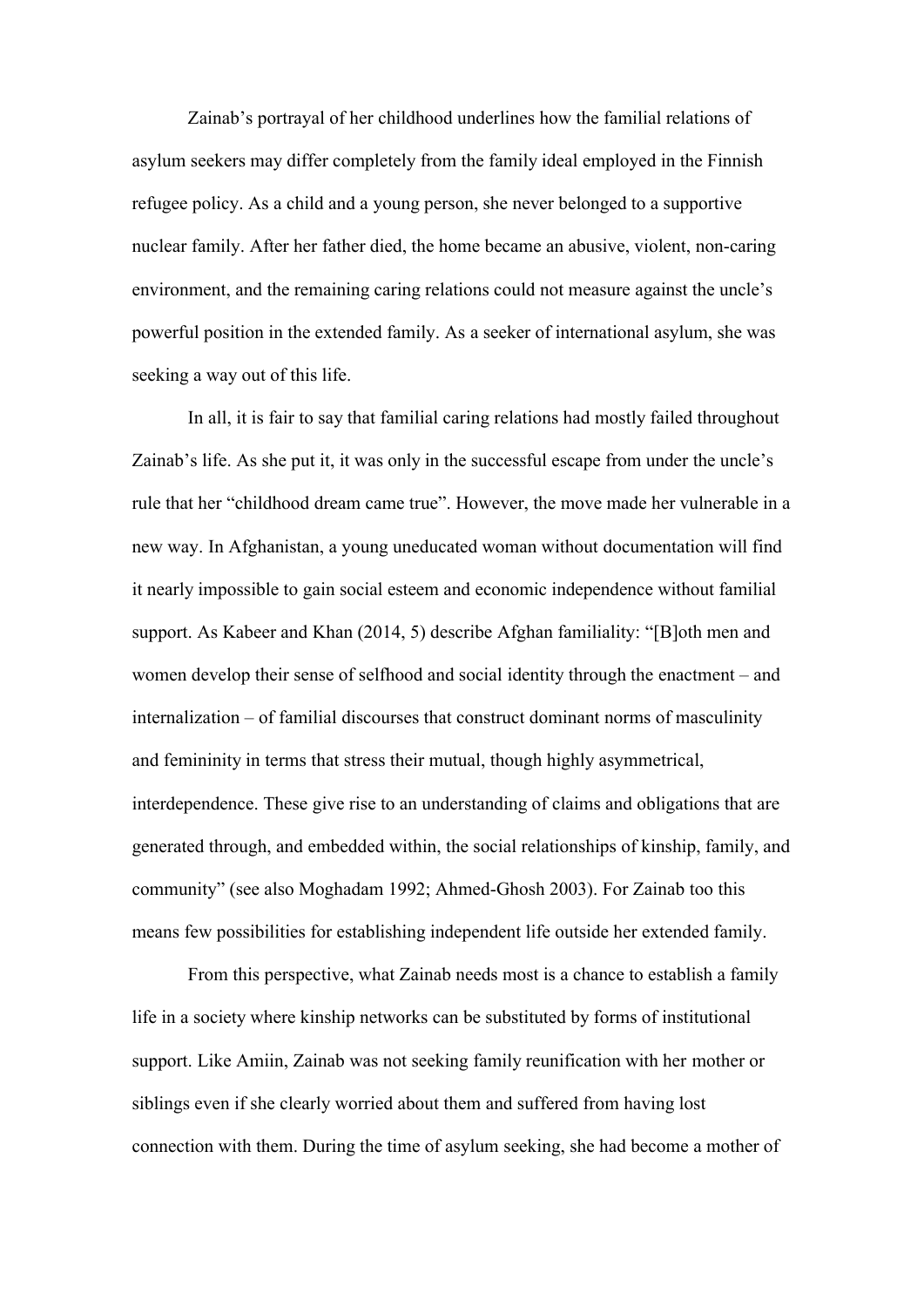twin girls, with whom she was hoping to begin a new life beyond the uncle's realm. She was seeking asylum in Finland with one hope in mind: "I don't believe in dreams anymore. I just want to live in peace and be far from those wars and family arguments [...] in peace with my husband and children." These wishes of getting protection to herself and support for her nuclear family were being crushed at the time we talked with her. Finland had concluded a readmission agreement with Afghanistan in October 2016, just before our fieldwork began. Among other Afghans, Zainab and her husband were overly stressed about the consequences of being returned to Afghanistan where they had no life history or caring familial networks.

In Zainab's case, the refugee and welfare regimes seem to work in different directions. While the migration office does not pay specific attention to the vulnerability of Afghan women or families in preparing the return procedure, the welfare system supports young nuclear families (see Lepola 2016 for a recent analysis of Finnish migration policy regarding gender perspective). The extensive, free maternal and child clinic services were offered to Zainab and his husband throughout pregnancy and after birth. These institutions set out to "secure the health and wellbeing of the pregnant women and the fetus, and to advance the health and wellbeing of the future parents and the whole family, and the healthiness and security of the forthcoming baby's developmental environment." (THL 2017). The delivery ward of the local university hospital, where Zainab gave birth to her premature twins, also profiles as a familial place with a customer-oriented approach (site details removed for anonymity).

A paradoxical familial subject position is thus exposed where Zainab and her husband are, at once, young parents leading a nuclear family life and taking care of their children, as a Western family with the support of the welfare regime, and a paperless couple with children facing deportation to Afghanistan where they would be forced to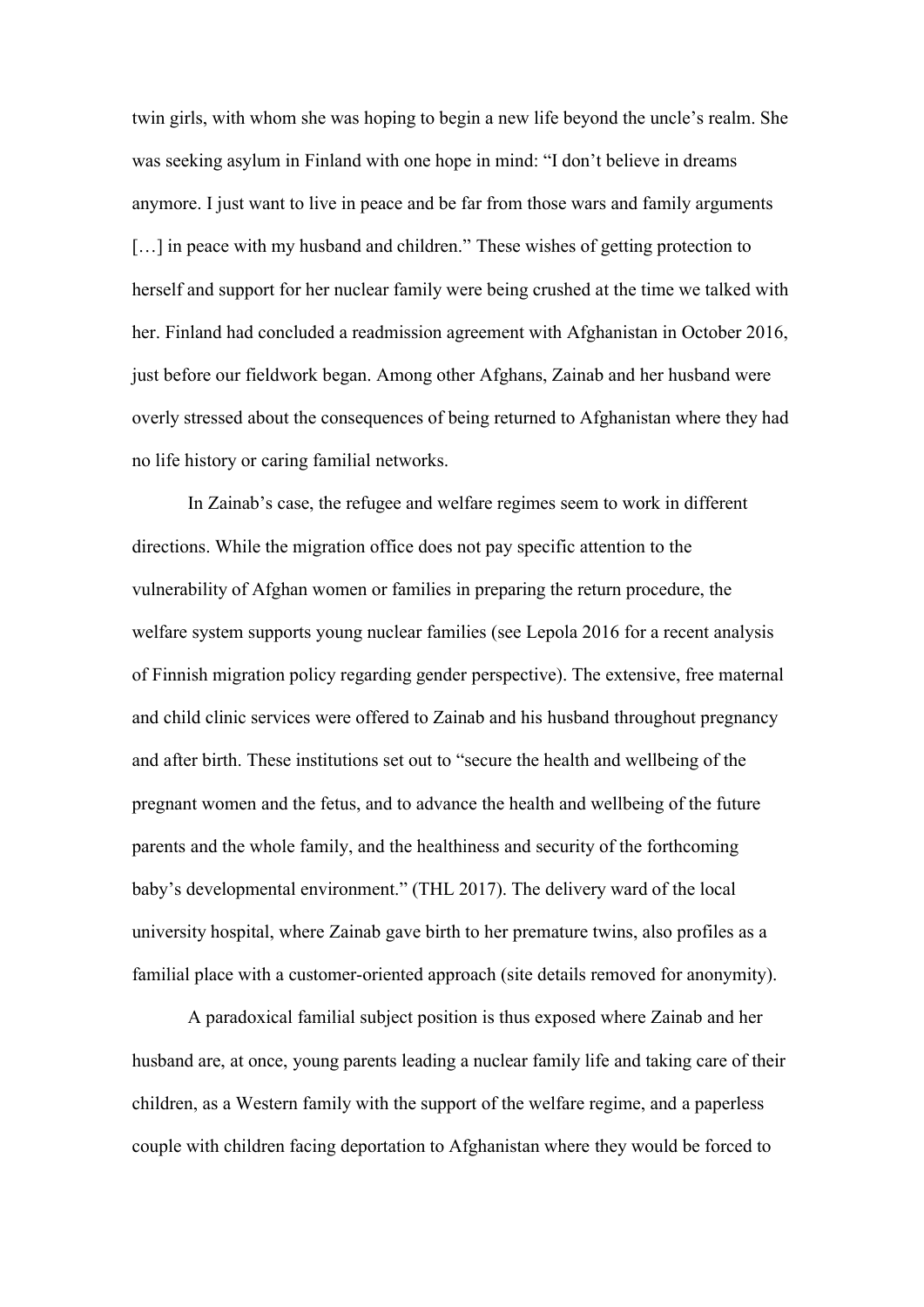adapt to the patriarchal order, with meager economic opportunities, lacking social respect, and suffering from hostile familial relations. The refugee policy overlooks their extended familialities, disregards their nuclear family relations, and thus comes to contravene the Finnish welfare policy that strongly sets to support young families from their own starting points. Hence, depending on the policy line, the future of Zainab's familial life appears in a very different light.

Zainab's anxious situation shows how the ambiguities of familiality in the Finnish refugee and welfare policies materialize in refugee lives. It also exemplifies mundane politics of care as unfolding in negotiations of familial subject positions across cultural norms, personal aspirations and institutional contexts. Her attempts to detach from the patriarchal Afghan tradition that leans on extended families, and to adopt a Western lifestyle based on nuclear families, fits well with Finnish welfare policies but is not appreciated in current practices of refugee status determination. The case thus underlines the contested nature of familiality in the Finnish refugee and welfare policies.

### **Conclusions**

This paper has argued that understanding and respecting existing familial relations is crucial in all interaction with refugees. As limited to those family members who have not died or disappeared, and potentially involving both caring and uncaring elements, only the refugees themselves can assess the meanings embedded in their family constellations. With two cases from our ethnographic research, we have sought to shed light on refugees' diversified and contested familialities that do not match with the nuclear family ideal. They also provide examples of inadequate recognition of and limited support for asylum seekers' familial lives on behalf of the Finnish refugee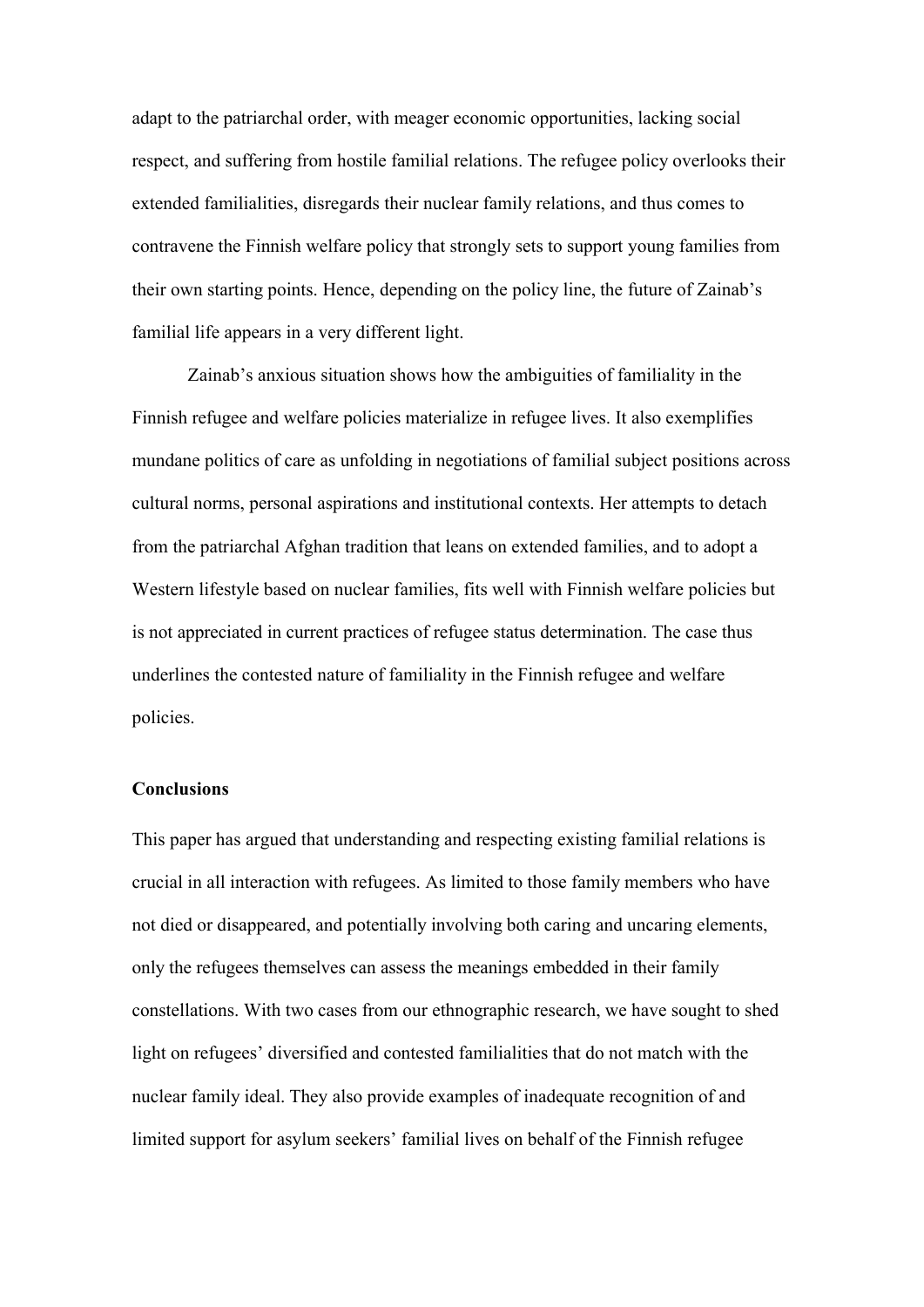policy and practice. In agreement with many scholars we find that they fail to follow the basic line set by the United Nations Human Rights Committee (1990, article 23), where the right to found a family means the possibility to procreate and live together with significant family members, with the support of appropriate measures by states (e.g. Honkasalo et al. 2017; Tapaninen et al. 2017; Virtanen 2017; Saarikkomäki et al. 2018). While Finland is not alone with such policies and practices, as many Western countries interpret the UN policy narrowly, the striking contrast between refugee and welfare policies makes it an illuminative case.

Our analysis draws attention to the arbitrariness guiding the interpretations of familiality in Finnish policy-making, where the definition of family often seems to be based on political convenience. This said we find the Finnish welfare policy well placed to meet refugees as familial subjects. It offers potential starting points for developing refugee policies and practices where familiality is appreciated from the perspective of refugees. This does not suggest that extended families in their entirety are to be recognized in family reunification processes. Rather an experience-based approach would be helpful in supporting those familial relations that refugees themselves find essential in their current situations, and concurrently, halting the relations they consider harmful. As familial plurality is increasingly common throughout the Western world, similar turn could be taken in many countries. This proposal goes in line with a recent statement by the Commissioner for Human Rights at the Council of Europe (2017), emphasizing *dependency* as the key dimension of family relations and thus suggesting "flexible assessment of the emotional, social, financial and other ties and supports between refugees and family members". Overall, more attention should be paid to familial relations and situations as experienced by refugees during their asylum application procedures, waiting periods and temporary living arrangements, as well as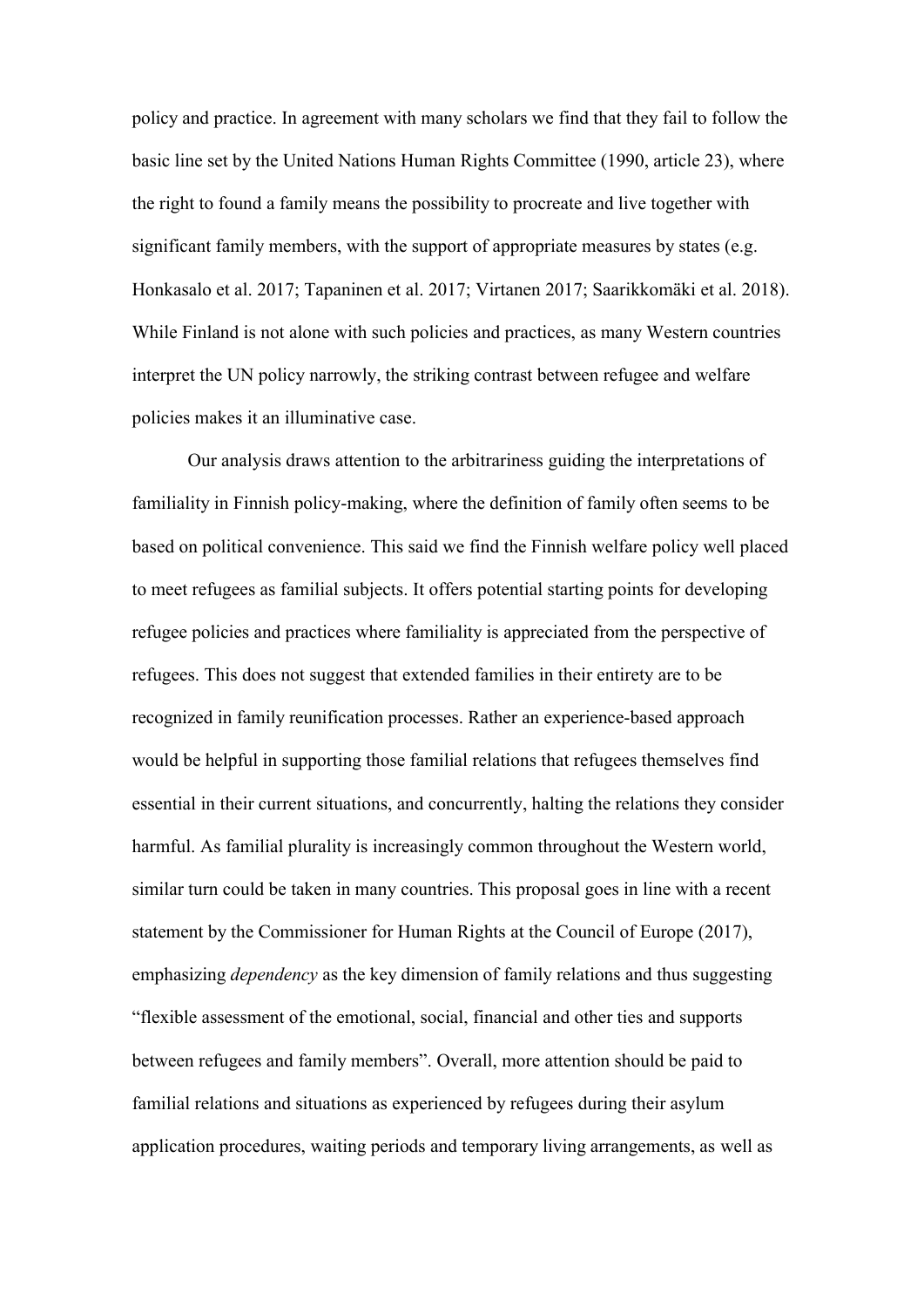in welfare services, educational settings, and as part of integration practices. This would respect refugees as human beings who have a right to seek protection for themselves as familial subjects.

Noticing mundane care politics in familial lives is not important only with regard to family reunification and asylum decisions, the topics around which the heated debates in Finland and elsewhere have largely concentrated. Familiality is substantial to refugees as such, as part of every person's sense of self and social positioning. All refugees we have talked with, in our present and previous studies, have brought up the major significance of familial relations. This resonates with our findings from research with Finnish and English children and youth who, similarly, emphasized the importance

of familiality in their lives though a spectrum of caring and uncaring relationships and agencies (Kallio 2018; Häkli and Kallio 2018b). We therefore consider familiality – rather than the family – an essential focus in critical geographical research that seeks to further 'trouble care' (Bartos in this special issue).

Acknowledgements: We wish to thank Annie Bartos as the editor of this special issue and Pamela Moss in GPC for the efficient and enjoyable publication process, as well as the three anonymous referees for their fast and pertinent comments on our paper. Special thanks to our research participants and collaborators, as well as Elisa Pascucci with whom the field work was carried out. By request, we will mention Imran Abdikariim as one of the refugee participants. We are also grateful to the Academy of Finland Centre of Excellence in Research on the Relational and Territorial politics of Bordering, Identities and Transnationalization (RELATE, grant SA272168), and the Space and Political Agency Research Group (SPARG) at the University of Tampere for an inspiring research environment.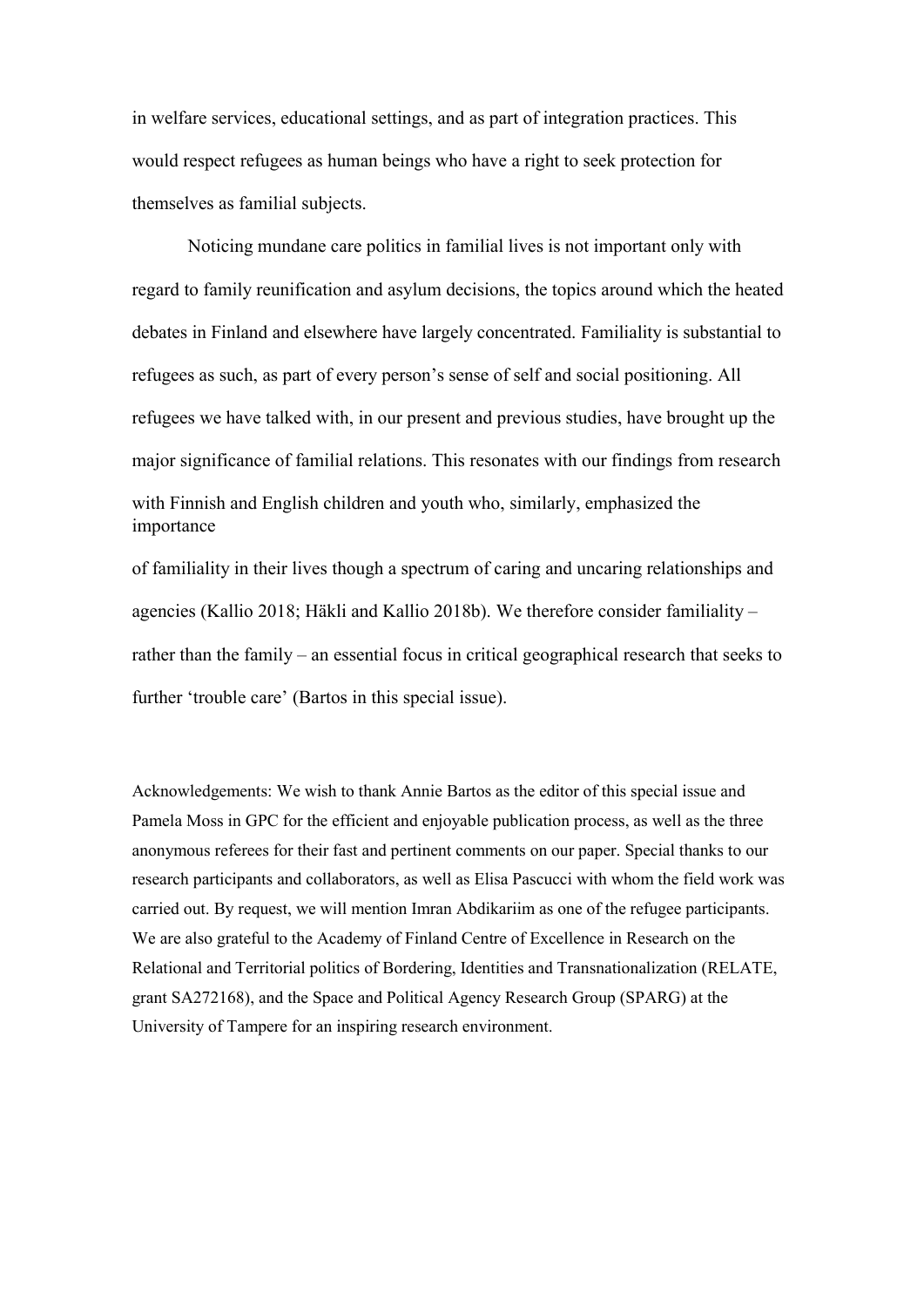### **References**

Ahmed-Ghosh, Huma. 2003. "A History of Women in Afghanistan: Lessons Learnt for the Future or Yesterdays and Tomorrow: Women in Afghanistan." *Journal of international Women's Studies* 4 (3): 1–14.

Al-Sharmani, Mulki. 2010. "Transnational Family networks in the Somali Diaspora in

Egypt: Women's Roles and Differentiated Experiences." *Gender, Place and Culture* 17 (4): 499–518.

- Baines, E.rin K. 2015. ""Today, I Want to Speak Out the Truth": Victim Agency, Responsibility, and Transitional Justice." *International Political Sociology* 9 (4): 316–332.
- Bartos, Ann. E. 2012. "Children Caring for their Worlds: The Politics of Care and Childhood." *Political Geography* 31 (3): 157-166.
- Becerra, Sandra, María Eugenia Merino, Andrew Webb, and Daniela Larrañaga. 2017. "Recreated Practices by Mapuche Women that Strengthen Place Identity in New Urban Spaces of Residence in Santiago, Chile." *Ethnic and Racial Studies* 1–19. [Online published]
- Bondi, Liz. 2008. "On the Relational Dynamics of Caring: A Psychotherapeutic Approach to Emotional and Power Dimensions of Women's Care Work." *Gender, Place and Culture* 15 (3): 249–265.
- Edwards, Alice. 2005. "Human Rights, Refugees, and the Right 'to Enjoy' Asylum." *International Journal of Refugee Law* 17 (2): 293–330.
- Fisher, Berenice, and Joan Tronto. 1990. "Toward a Feminist Theory of Caring". In *Circles of Care: Work and Identity in Women's Lives*, edited by E. K. Abel and M. K. Nelson, 35–62. New York: State University of New York.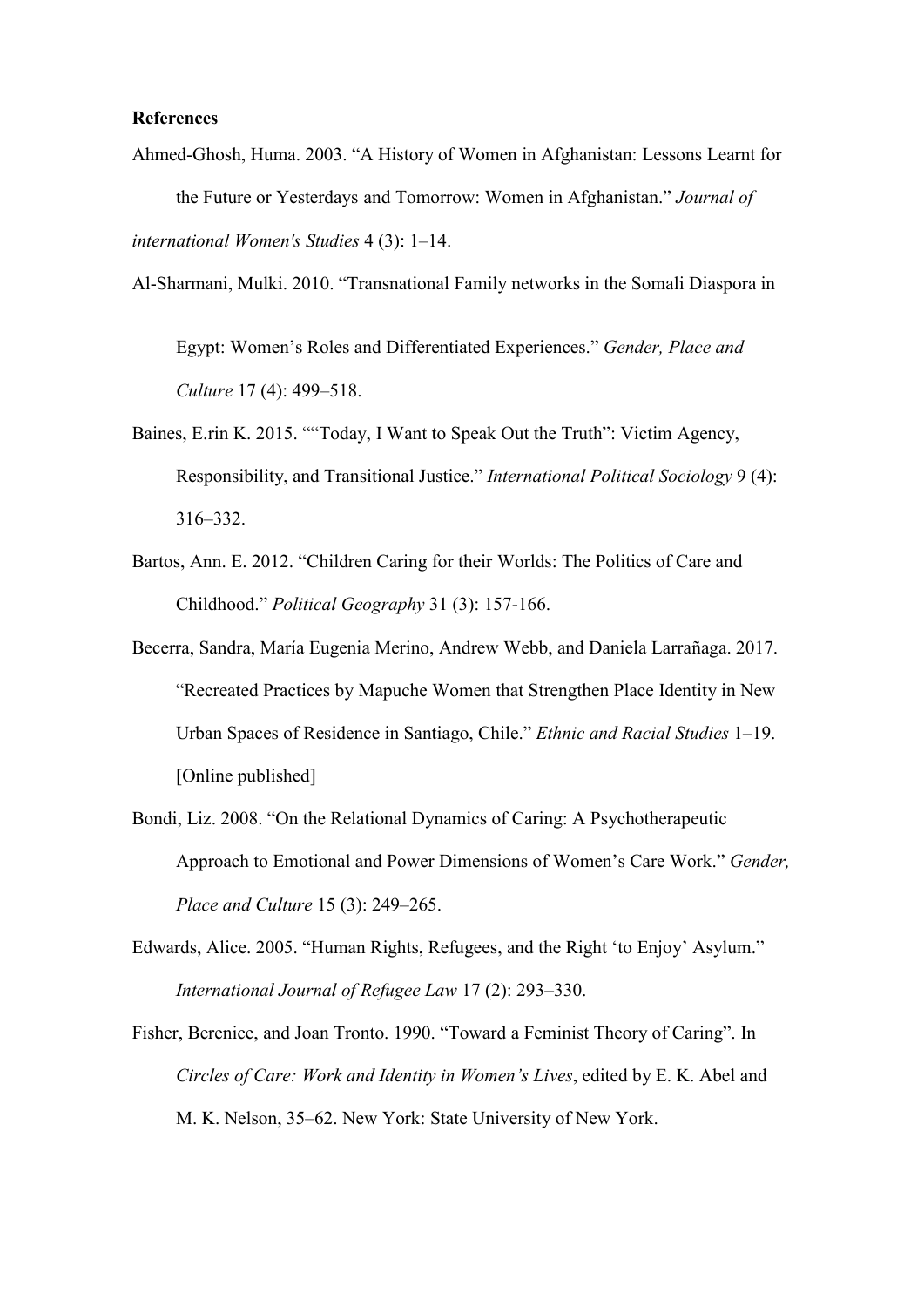- Gökariksel, Banu. 2012. "The Intimate Politics of Secularism and the Headscarf: The Mall, the Neighborhood, and the Public Square in Istanbul." *Gender, Place and Culture* 19 (1): 1–20.
- Häkli, Jouni, and Kirsi Pauliina Kallio. 2014. "Subject, Action and Polis: Theorizing Political Agency." *Progress in Human Geography* 38 (2): 181–200.
- Häkli, Jouni, and Kirsi Pauliina Kallio. (2018a). "On Becoming Political: The Political in Subjectivity." *Subjectivity* 11 (1): 57–73.

Häkli, Jouni, and Kirsi Pauliina Kallio. (2018b) Theorizing children's political agency.

In *Establishing Geographies of Children and Young People*, edited by Tracey Skelton and Stuart Aitken. Vol 1 of Geographies of Children and Young People, edited by Tracey Skelton. Singapore: Springer.

- Häkli, Jouni, Elisa Pascussi, and Kirsi Pauliina Kallio. (2017). "Becoming Refugee in Cairo: The Political in Performativity." *International Political Sociology* 11 (2): 185–202.
- Hall, Tom, and R. J. Robin James Smith. 2015. "Care and Repair and the Politics of Urban Kindness." *Sociology* 49 (1): 3–18.
- Hayden, Bridget. 2006. "What's in a Name? The Nature of the Individual in Refugee Studies." *Journal of Refugee Studies* 19 (4): 471–487.

HE. 309/1993 vp. *Hallituksen esitys Eduskunnalle perustuslakien perusoikeussäännösten muuttamisesta.* The Parliament of Finland. <https://www.eduskunta.fi/valtiopaivaasiakirjat/HE+309/1993>

Hedlund, Daniel. 2017. "Constructions of Credibility in Decisions Concerning Unaccompanied Minors." *International Journal of Migration, Health and Social Care* 13 (2): 157–172.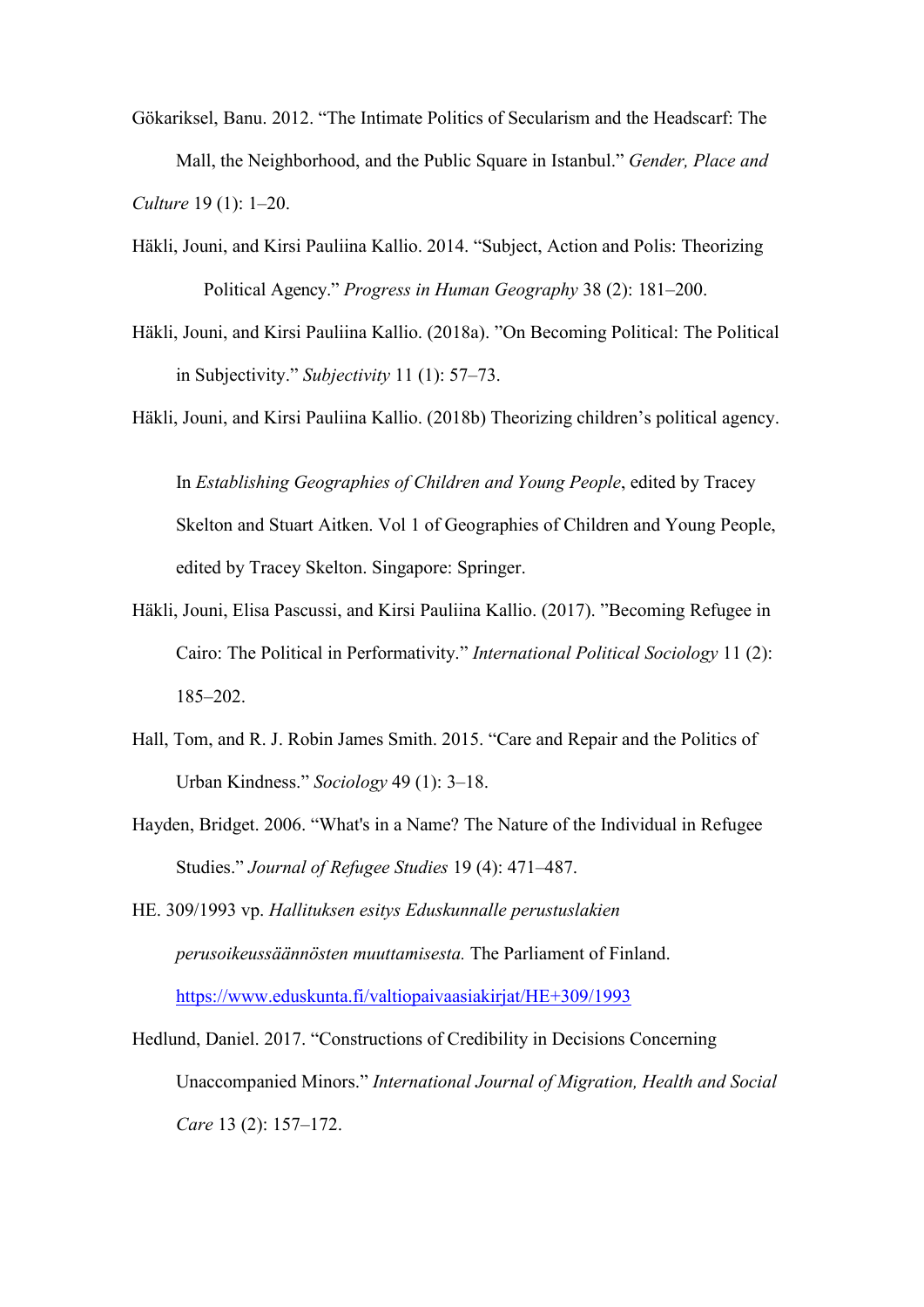Honkasalo, Veronika, Karim Maiche, Henri Onodera, Marja Peltola, and Leena

Suurpää. (eds). 2017. *Young People in Reception Centres.* Finnish Youth Research Society, Finnish Youth Research Network, Internet publications 121. [http://www.nuorisotutkimusseura.fi/julkaisut/verkkokauppa/verkkojulkaisut/1749](http://www.nuorisotutkimusseura.fi/julkaisut/verkkokauppa/verkkojulkaisut/1749-young-people-in-reception-centres) [-young-people-in-reception-centres](http://www.nuorisotutkimusseura.fi/julkaisut/verkkokauppa/verkkojulkaisut/1749-young-people-in-reception-centres)

- Kallio, Kirsi Pauliina. 2014. "Intergenerational Recognition as Political Practice." In *Intergenerational Space*, edited by Robert Vanderbeck and Nancy Worth, 139– 154. London: Routledge.
- Kallio, Kirsi Pauliina. 2016a. "Living Together in the Topological Home." *Space and Culture* 19 (4): 373–389.
- Kallio, Kirsi Pauliina. 2016b. "Youthful Political Presence: Right, Reality and Practice of the Child." In *Politics, Citizenship and Rights*, edited by Kirsi Pauliina Kallio and Sarah Mills, 89–110. Vol. 7 of Geographies of Children and Young People, edited by Tracey Skelton. Singapore: Springer.
- Kallio, Kirsi Pauliina. 2017. "Shaping Subjects in Everyday Encounters: Intergenerational Recognition in Intersubjective Socialisation." *Environment and Planning D: Society and Space* 35 (1): 88–106.
- Kallio, Kirsi Pauliina. 2018. "Citizen-Subject Formation as Geo-Socialisation: A Methodological Approach on 'Learning to be Citizens'." *Geografiska Annaler B: Human Geography* [online Jan 11 2018] doi: 10.1080/04353684.2017.1390776
- LAPE. 2016a. "Lapsi- ja perhepalveluiden muutosohjelma." Child and family services reform program. *Sosiaali- ja terveysministeriön raportteja ja muistioita 2016:29.*  <http://julkaisut.valtioneuvosto.fi/handle/10024/74904>
- LAPE. 2016b. "Turvapaikanhakijoiden ja maahanmuuton asiat. Suunnitelma kansallisen ja maakunnallisen toimeenpanon tueksi." Asylum seekers and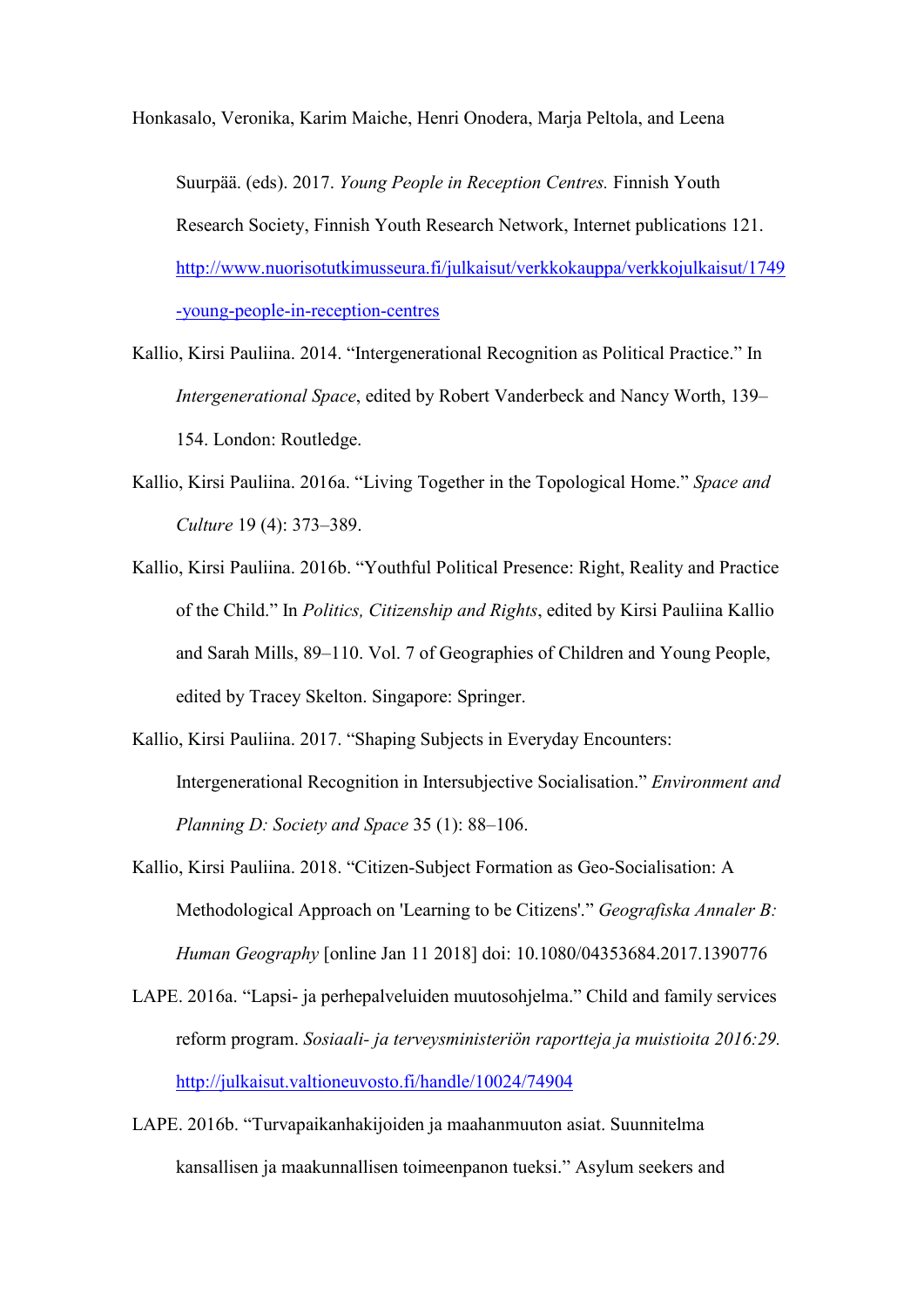migration. Plan for national and regional implementation. *Ministry of Social Affairs and Health.* https://verkkojulkaisut.valtioneuvosto.fi/stm/zine/13/cover

LAPE. 2017. "Finnish g[overnment key project on child and family services."](https://verkkojulkaisut.valtioneuvosto.fi/stm/zine/13/cover) *Ministry* 

*of Social Affairs and Health.* [http://stm.fi/en/programme-to-address-child-and](http://stm.fi/en/programme-to-address-child-and-family-services)[family-services](http://stm.fi/en/programme-to-address-child-and-family-services) 

- Lepola, Outi. 2016. "Mapping of Gender Aspects in Asylum Processes in the Nordic Countries:." Discussion Paper for the Meeting of the Nordic Council of Ministers for Gender Equality on 3 October 2016. *Nordiske Arbejdspapirer* 2016: 912. Copenhagen: Nordisk Ministerråd.
- Lewis, Ioan Myrddin. 1994. *Blood and Bone: The Call of Kinship in Somali Society.* Lawrenceville: The Red Sea Press.
- Lindley, Anna. 2009. "The Early-Morning Phonecall: Remittances from a Refugee Diaspora Perspective." *Journal of Ethnic and Migration Studies* 35 (8): 1315– 1334.
- Lippert, Randy, and Miikka Pyykkönen. 2012. "Contesting Family in Finnish and Canadian Immigration and Refugee Policy." *Nordic Journal of Migration Research* 2 (1): 45–56.
- Mahon, Rianne, and Fiona Robinson. (eds). 2011. *Feminist Ethics and Social Policy: Towards a New Global Political Economy of Care.* Vancouver: UBC Press.
- Marshall, David. 2013. "All the Beautiful Things: Trauma, Aesthetics and the Politics of Palestinian Childhood." *Space and Polity* 17 (1): 53–75.
- Migri. 2017a. "Moving to Finland to Be with a Family Member." *Finnish Migration Service.* http://www.migri.fi/moving to finland to be with a family member

Migri. 2017b. "Family Member of an EU Citizen." *Finnish Migration Service.*  [http://www.migri.fi/eu\\_registration/family\\_member](http://www.migri.fi/eu_registration/family_member)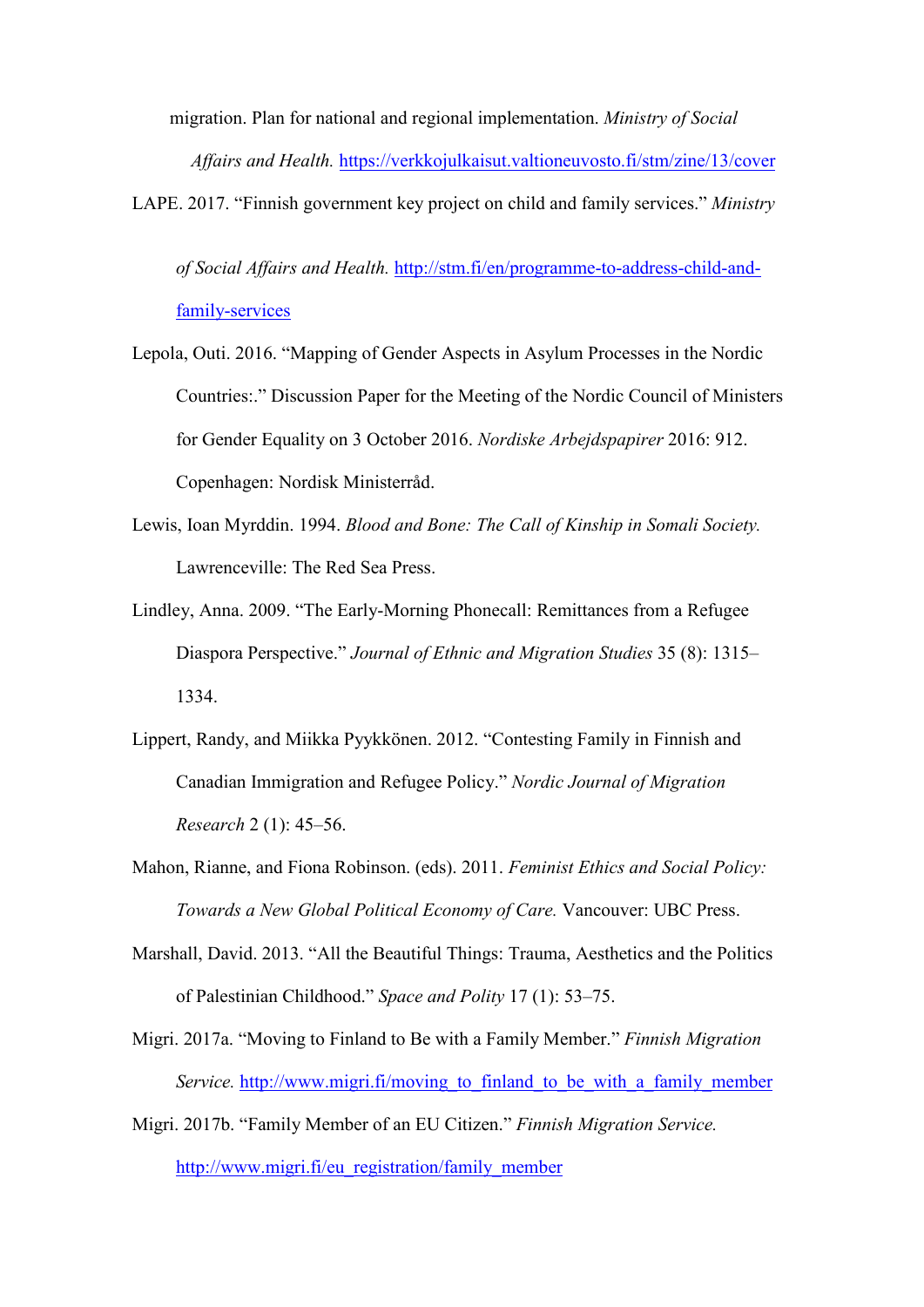- Mitchell, Katharyne. 2017. "'Factivism': A New Configuration of Humanitarian Reason." *Geopolitics* 22 (1): 110–128.
- Moghadam, Valentine M. 1992. "Patriarchy and the Politics of Gender in Modernising Societies: Iran, Pakistan and Afghanistan." *International Sociology* 7 (1): 35–53.

Nelson, Lise. 1999. "Bodies (and Spaces) Do Matter: The Limits of Performativity." *Gender, Place and Culture* 6 (4): 331–353.

Non-discrimination Ombudsman. 2018. *Pakolaisen oikeus perhe-elämään ja lapsen edun ensisijaisuus* [Refugee rights to family life and the priority of the best of

the child]. Statement 5.3.2018. https://www.syrjinta.fi/

- Pols, Jeannette. 2006. "Washing the Citizen: Washing, Cleanliness and Citizenship in Mental Health Care." *Culture, Medicine and Psychiatry* 30 (1): 77–104.
- Raghuram, Parvati. 2016. "Locating Care Ethics beyond the Global North." *ACME* 15 (3): 511–533.
- Ruez, Derek. 2015. "Working to Appear: The Plural and Uneven Geographies of Race, Sexuality, and the Local State in Sydney, Australia." *Environment and Planning D: Society and Space* 34 (2): 282–300.

Sparke, Matthew, and Katharyne Mitchell. forthcoming. "Hotspot Geopolitics versus

Geosocial Solidarity: Contending Constructions of Safe Space for Migrants in Europe." *Environment and Planning: Society and Space*.

- Stevens, Dallal E. 2007. "The Asylum-Seeking Family." In *Family Life and the Law: Under One Roof*, edited by R. Probert, 223–246, Aldershot: Ashgate.
- Synthesis Report. 2016. Family Reunification of Third-Country Nationals in the EU plus Norway: National Practices. European Migration Network.

[https://ec.europa.eu/home-](https://ec.europa.eu/home-affairs/sites/homeaffairs/files/00_family_reunification_synthesis_report_final_en_print_ready_0.pdf)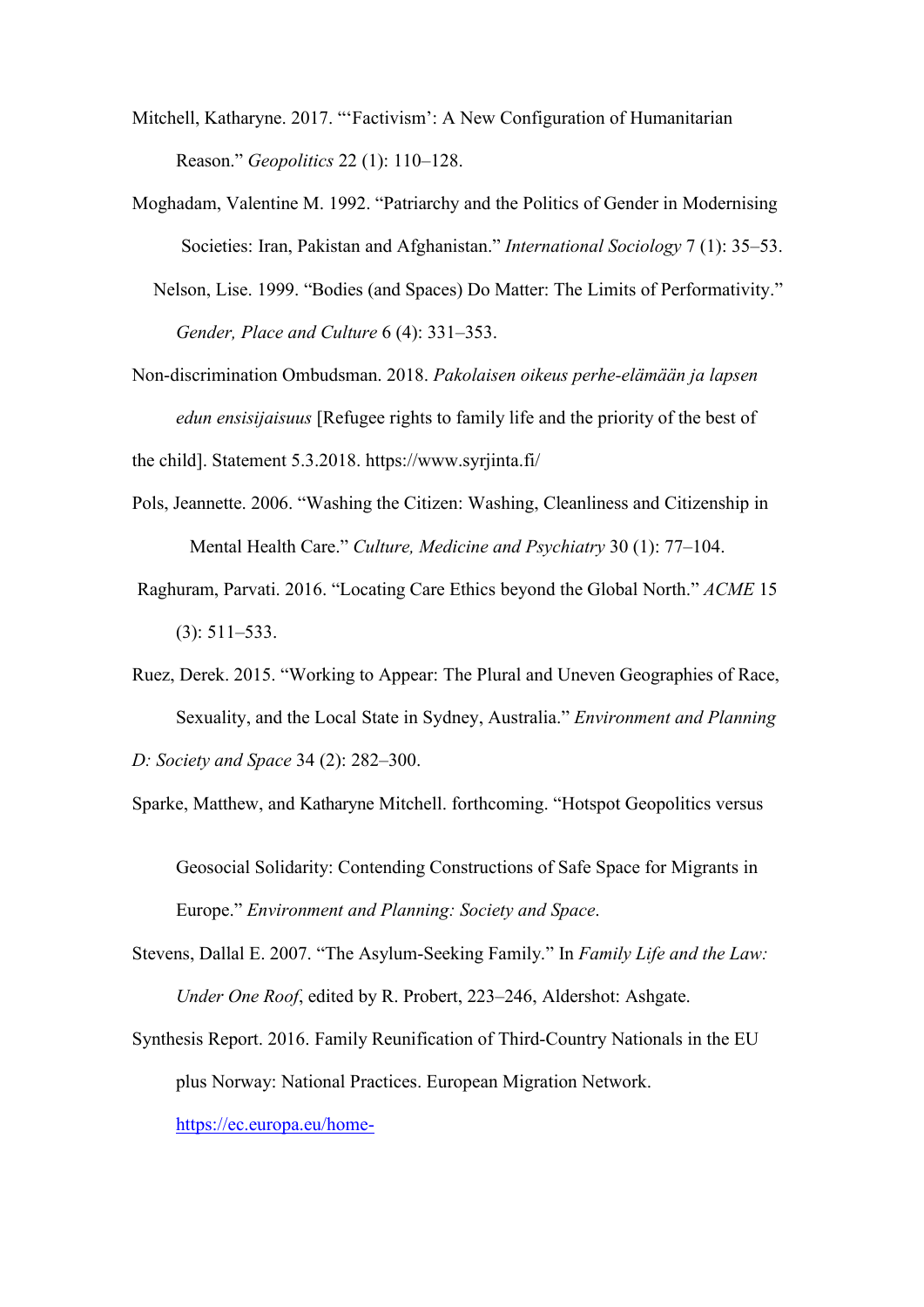affairs/sites/homeaffairs/files/00 family reunification synthesis report final en print\_ready\_0.pdf

Tapaninen, Anna-Maria, Miia Halme-Tuomisaari, and Viljami Kankaanpää. 2017. "Mobile Lives, Immutable Facts: Family Reunification of Children in Finland." *Journal of Ethnic and Migration Studies* [online published 23 Nov 2017]

THL. 2017. Description of the national maternity clinic policy. *The National Institute for Health and Welfare.* [https://www.thl.fi/en/web/lapset-nuoret-ja](https://www.thl.fi/en/web/lapset-nuoret-ja-perheet/peruspalvelut/aitiys_ja_lastenneuvola/aitiysneuvola)[perheet/peruspalvelut/aitiys\\_ja\\_lastenneuvola/aitiysneuvola](https://www.thl.fi/en/web/lapset-nuoret-ja-perheet/peruspalvelut/aitiys_ja_lastenneuvola/aitiysneuvola)

Ticktin, Miriam Iris. 2011. *Casualties of Care.* Berkeley, US: University of California Press.

UNHCR. 2001. "Family Reunification in the Context of Resettlement and Integration." *Annual tripartite consultations on resettlement.* Geneva, 20-21 June 2001. <http://www.refworld.org/pdfid/4ae9aca12.pdf>

United Nations Human Rights Committee. (1990) *General Comment No. 19: Protection of the Family, the Right to Marriage and Equality of the Spouses*, 27.7.1990.

Vaittinen, Tiina. 2017. *The Global Biopolitical Economy of Needs: Transnational Entanglements between Ageing Finland and the Global Nurse Reserve of the Philippines.* Tampere: Tampere University Press. [http://urn.fi/URN:ISBN:978-](http://urn.fi/URN:ISBN:978-952-03-0505-5) [952-03-0505-5](http://urn.fi/URN:ISBN:978-952-03-0505-5)

Virtanen, Niina. 2017. *Oikeus Perheenyhdistämiseen: Euroopan Ihmisoikeussopimus Valtion Velvoitteiden Määrittäjänä.* Degree Programme in Administrative Studies. Tampere: University of Tampere. [http://urn.fi/URN:NBN:fi:uta-](http://urn.fi/URN:NBN:fi:uta-201709222466)[201709222466](http://urn.fi/URN:NBN:fi:uta-201709222466)